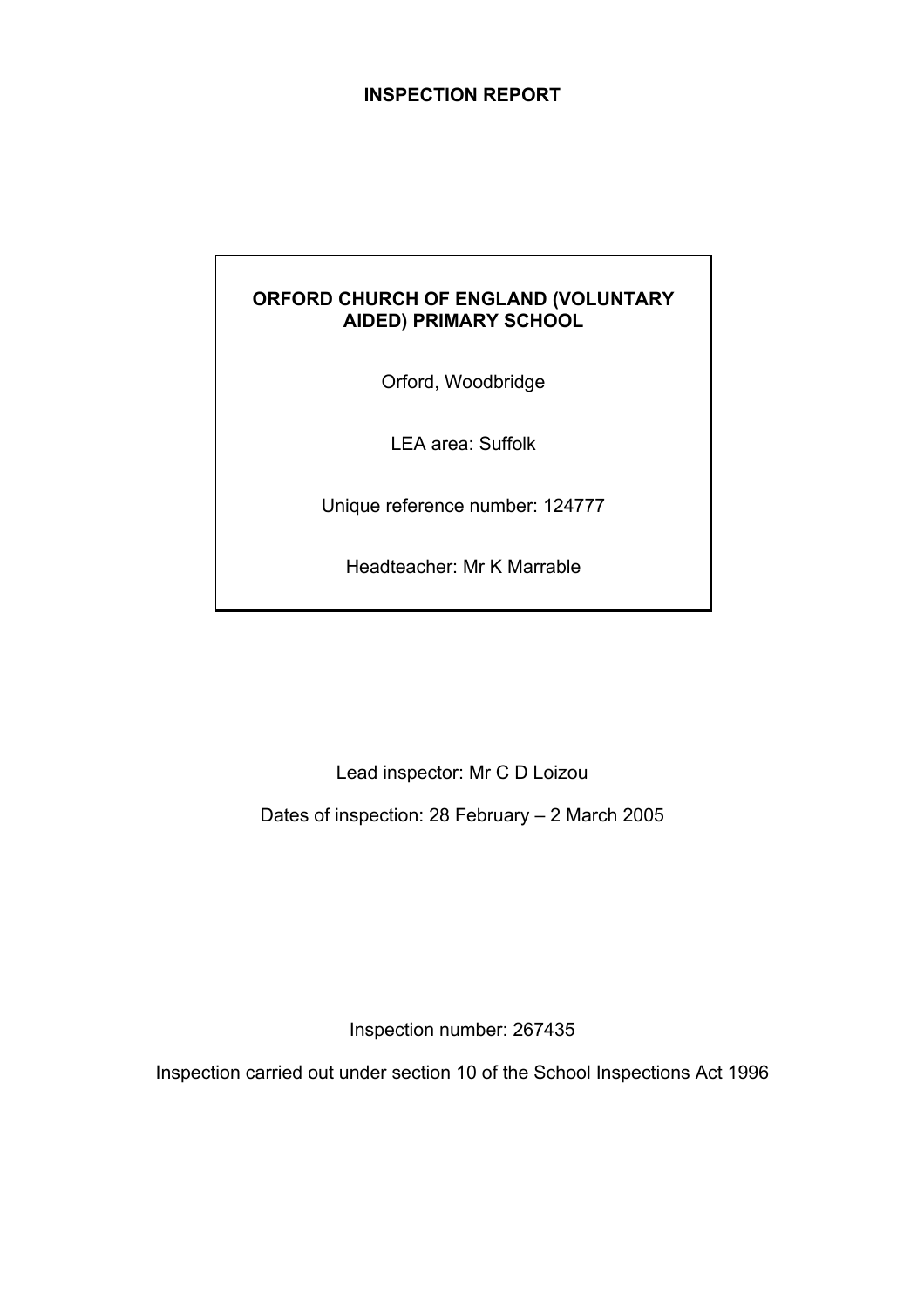### © Crown copyright 2005

This report may be reproduced in whole or in part for non-commercial educational purposes, provided that all extracts quoted are reproduced verbatim without adaptation and on condition that the source and date thereof are stated.

Further copies of this report are obtainable from the school. Under the School Inspections Act 1996, the school must provide a copy of this report and/or its summary free of charge to certain categories of people. A charge not exceeding the full cost of reproduction may be made for any other copies supplied.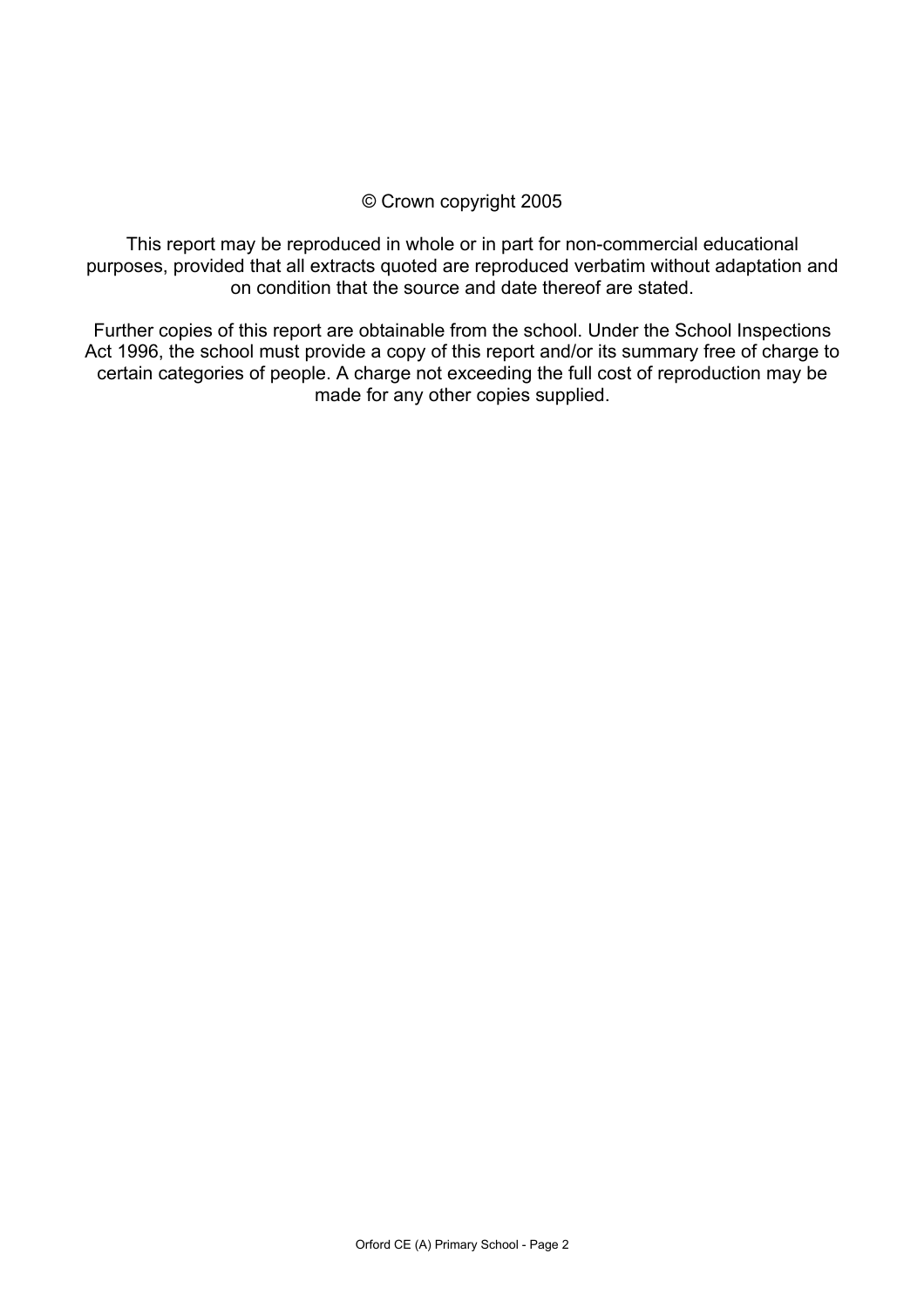### **INFORMATION ABOUT THE SCHOOL**

| Type of school:        |    | Primary                                |    |                        |
|------------------------|----|----------------------------------------|----|------------------------|
| School category:       |    | Voluntary aided                        |    |                        |
| Age range of pupils:   |    |                                        |    | 4 to 11                |
| Gender of pupils:      |    |                                        |    | Mixed                  |
| Number on roll:        |    |                                        |    | 89                     |
| School address:        |    | Orford<br>Woodbridge<br><b>Suffolk</b> |    |                        |
| Postcode:              |    | <b>IP12 2LU</b>                        |    |                        |
| Telephone number:      |    |                                        |    | 01394 450281           |
| Fax number:            |    |                                        |    | 01394 450281           |
| E-mail address:        |    |                                        |    | ht.orford.p@talk21.com |
| Appropriate authority: |    |                                        |    | Governing body         |
| Name<br>governors:     | Ωf | chair                                  | of | Mr J Bodkin            |
| Date                   | οf |                                        |    | previous 17 March 2003 |

## **CHARACTERISTICS OF THE SCHOOL**

inspection:

Orford Church of England (Voluntary Aided) Primary School is a small infant and junior school. It is situated in the village of Orford, near Woodbridge in Suffolk. There are 89 boys and girls on roll, which is below average in size. The school admits up to 15 four-year-old children into its Reception year each September and there are currently nine Reception aged children. The children's attainment on entry to the school is above average overall, especially in language and communication skills and mathematical development. The Reception children are taught together with Year 1 pupils in the same class. In addition, there is one mixed-age class for Year 2 and Year 3 pupils and three single aged classes for Years 4, 5 and 6. Most of the pupils live near to the school but a significant number travel considerable distances because the area the school serves is rural and includes other villages. All the pupils are of white British heritage. Eight per cent of pupils are eligible for free school meals, which is below average. The proportion of pupils with special educational needs is average (8 per cent) and three of the pupils have a Statement of Special Educational Need.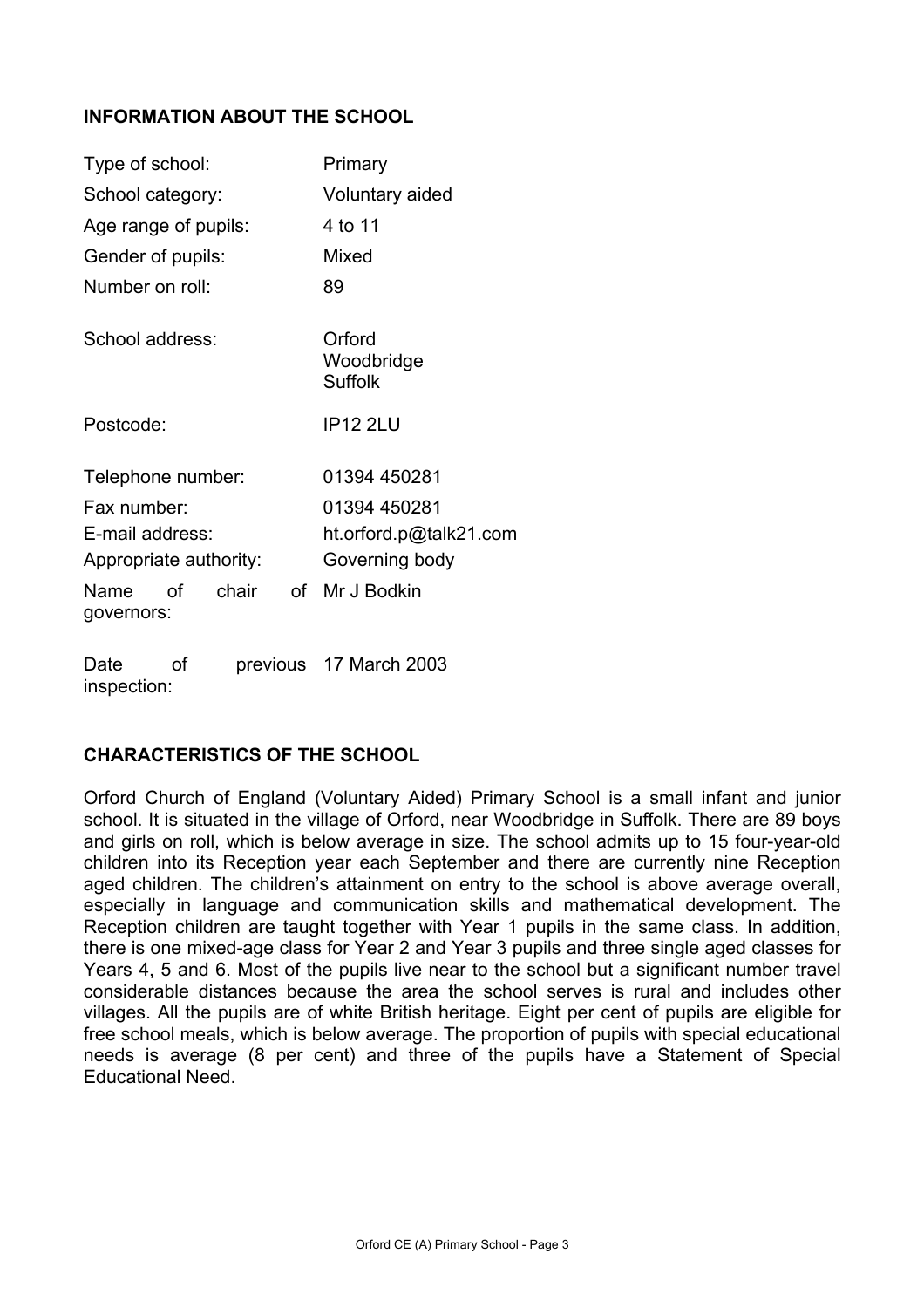## **INFORMATION ABOUT THE INSPECTION TEAM**

| <b>Members of the inspection team</b> |                  |                | <b>Subject responsibilities</b>                   |
|---------------------------------------|------------------|----------------|---------------------------------------------------|
| 18645                                 | Charalambos      | Lead inspector | <b>Foundation Stage</b>                           |
|                                       | Loizou           |                | <b>Mathematics</b>                                |
|                                       |                  |                | Science                                           |
|                                       |                  |                | Information<br>communication<br>and<br>technology |
|                                       |                  |                | <b>Music</b>                                      |
| 1166                                  | Rosemary Hussain | Lay inspector  |                                                   |
| 32475                                 | <b>Nick Butt</b> | Team           | Special educational needs                         |
|                                       |                  | inspector      | English                                           |
|                                       |                  |                | Art and design                                    |
|                                       |                  |                | Design and technology                             |
|                                       |                  |                | Geography                                         |
|                                       |                  |                | History                                           |
|                                       |                  |                | Physical education                                |

The inspection contractor was :

 PBM Brookbridge and Bedford Ltd PO Box 524 Cheadle **Staffordshire** ST10 4RN

Any concerns or complaints about the inspection or the report should be made initially to the inspection contractor. The procedures are set out in the leaflet *'Complaining about Ofsted Inspections'*, which is available from Ofsted Publications Centre (telephone 07002 637833) or Ofsted's website (www.ofsted.gov.uk).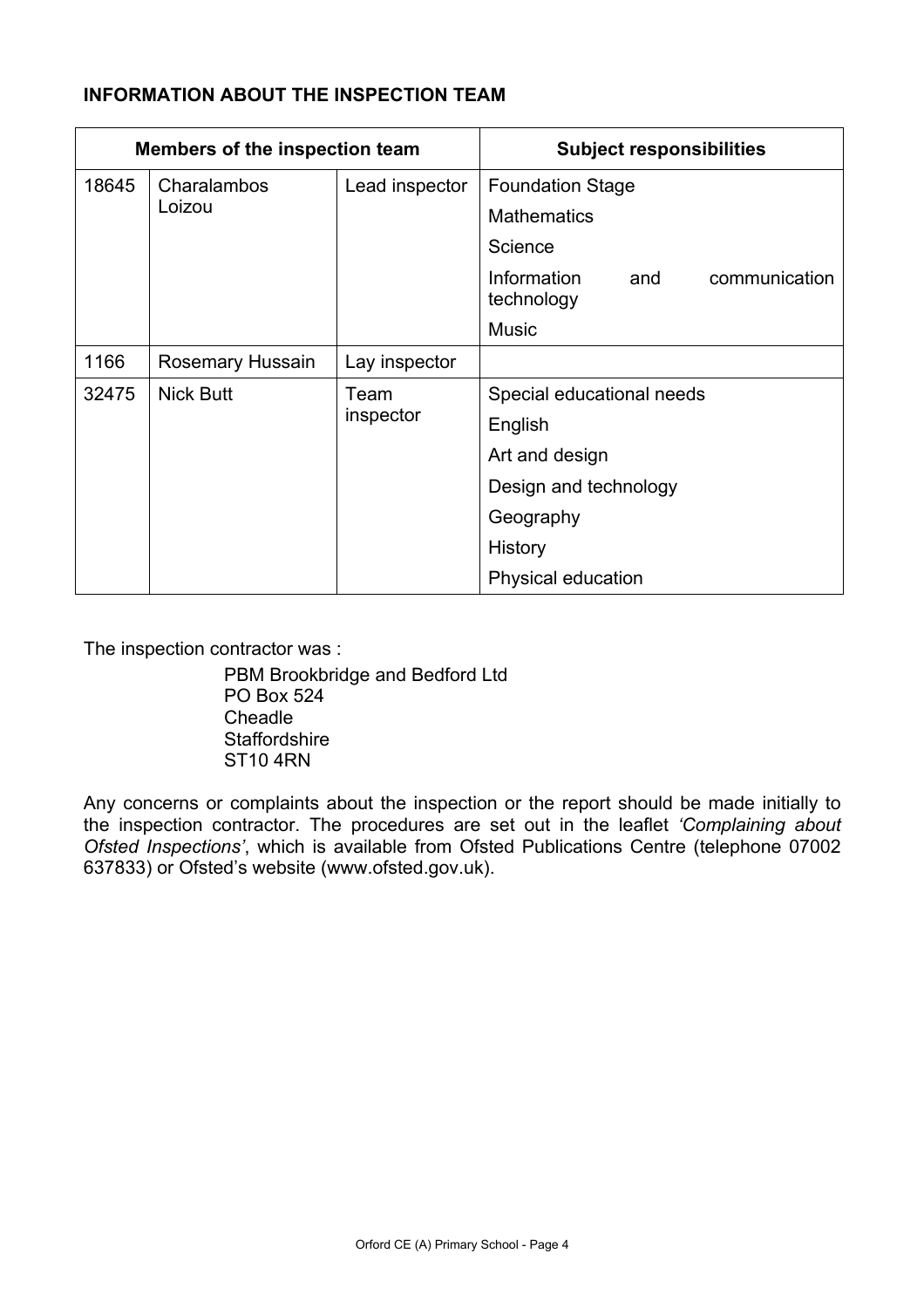## **REPORT CONTENTS**

|                                                                                                                                    | Page |
|------------------------------------------------------------------------------------------------------------------------------------|------|
| <b>PART A: SUMMARY OF THE REPORT</b>                                                                                               | 6    |
| PART B: COMMENTARY ON THE MAIN INSPECTION FINDINGS                                                                                 |      |
| <b>STANDARDS ACHIEVED BY PUPILS</b>                                                                                                | 8    |
| Standards achieved in areas of learning and subjects                                                                               |      |
| Pupils' attitudes, values and other personal qualities                                                                             |      |
| <b>QUALITY OF EDUCATION PROVIDED BY THE SCHOOL</b>                                                                                 | 11   |
| Teaching and learning<br>The curriculum<br>Care, guidance and support<br>Partnership with parents, other schools and the community |      |
| <b>LEADERSHIP AND MANAGEMENT</b>                                                                                                   | 16   |
|                                                                                                                                    |      |
| PART C: THE QUALITY OF EDUCATION IN AREAS OF LEARNING AND<br><b>SUBJECTS</b>                                                       | 18   |
| AREAS OF LEARNING IN THE FOUNDATION STAGE                                                                                          |      |

**SUBJECTS IN KEY STAGES 1 AND 2**

### **PART D: SUMMARY OF THE MAIN INSPECTION JUDGEMENTS 26**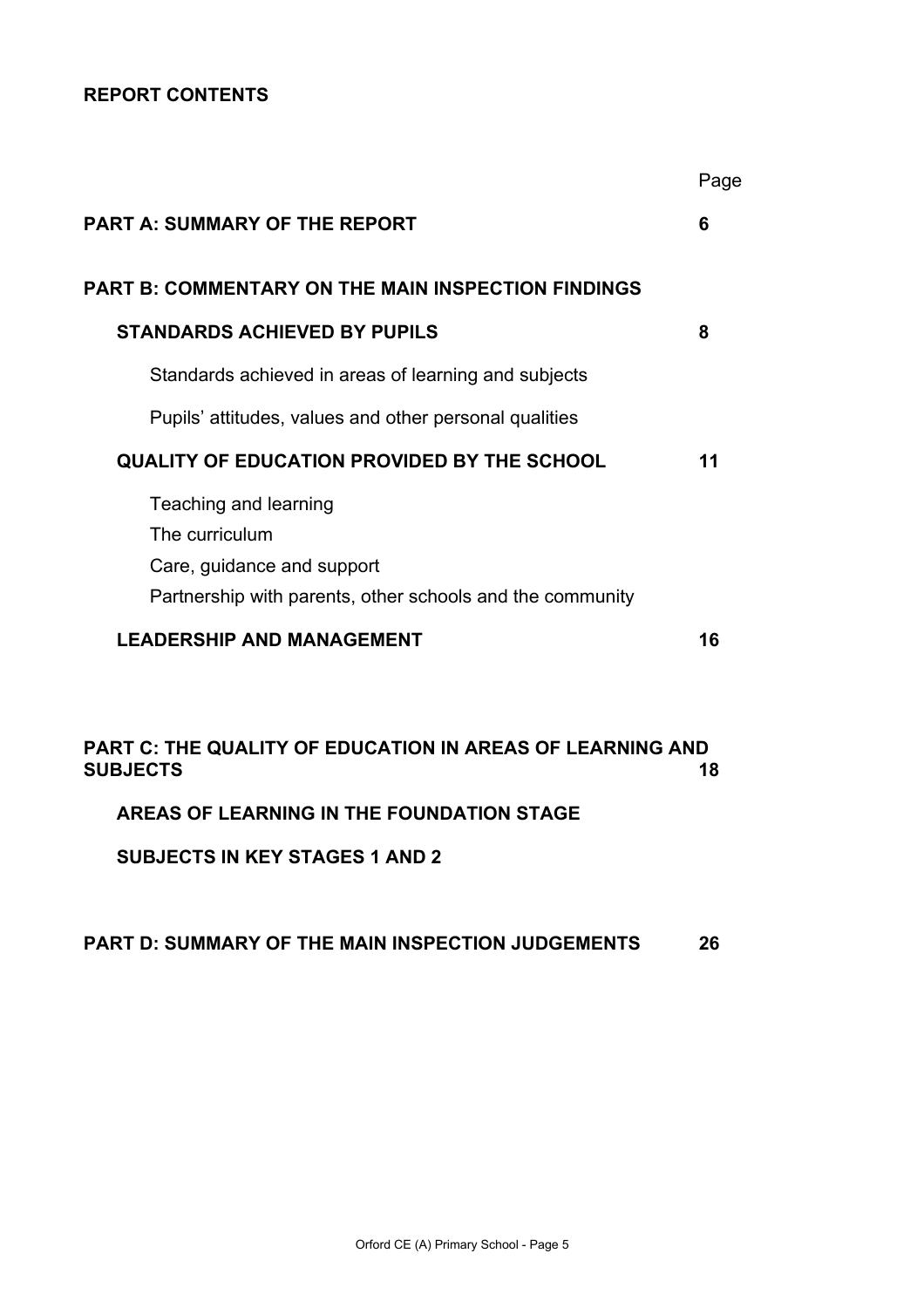# **PART A: SUMMARY OF THE REPORT**

### **OVERALL EVALUATION**

Because of good leadership and management, the school provides a **good standard of education**. The teaching is good. The attainment of pupils on entry to the school is above average but varies from year to year. They make good progress and achieve well; by the end of Year 6, standards in English, mathematics and science are well above average. Overall, the school gives good value for money.

The school's main strengths and weaknesses are:

- the headteacher provides very good leadership and is well supported by the staff and governors;
- the school has a positive ethos and pupils of all ability, including those with special educational needs, achieve well;
- standards are rising in English, but writing standards by the end of Year 2 could still be higher;
- the teaching is good and provides work that interests, stimulates and challenges the pupils; the teaching is particularly strong and effective in Year 6;
- assessments and learning targets could be better matched to National Curriculum levels;
- the school provides a good curriculum so the pupils receive a good range of experiences in and out of lessons including art and design, music and extra-curricular activities.

The school has made very good progress since it was last inspected in 2003. Standards are rising well and the results of the national assessments at the end of Years 2 and 6 have been improving. The teaching, curriculum, leadership and management have also improved. Very good progress has been made in addressing the key issues, especially the leadership and management of the school and standards in mathematics.

| <b>Results in National</b><br>Curriculum tests at the end |      | similar schools |      |      |
|-----------------------------------------------------------|------|-----------------|------|------|
| of Year 6, compared with:                                 | 2002 | 2003            | 2004 | 2004 |
| English                                                   |      |                 |      |      |
| <b>Mathematics</b>                                        |      |                 |      |      |
| Science                                                   |      |                 | B    | n    |

## **STANDARDS ACHIEVED**

*Key: A - well above average; B – above average; C – average; D – below average; E – well below average Similar schools are those whose pupils attained similarly at the end of Year 2.* 

Inspection evidence confirms that the pupils, including those with special educational needs and those capable of attaining the higher levels, **achieve well**. The children enter the Reception year with above average skill levels, particularly in language and communication but this varies from year to year. They achieve well and most will achieve or exceed the goals expected of them by the end of the Reception year in all areas of learning. The school's results in the 2004 National Curriculum tests for pupils in Year 2 were average in reading and mathematics but below average in writing. However, very few pupils took the tests last year so conclusions about overall standards need to be treated with caution. The inspection confirms that currently, by the end of Year 2, standards in reading are above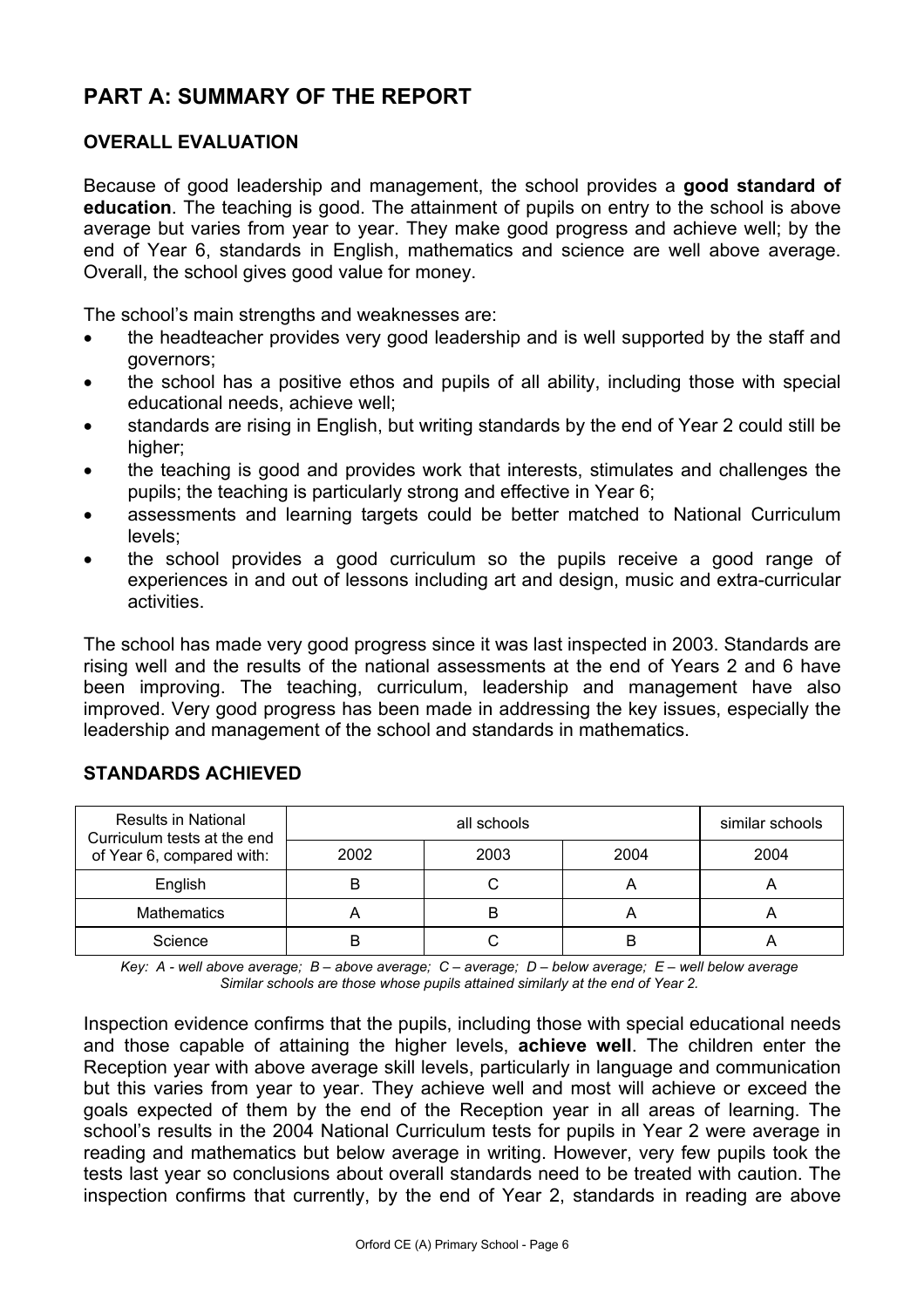average but writing standards could be higher as they are only average. In mathematics and science, they are well above average. The 2004 results for pupils in Year 6 improved well compared with those in previous years. The improvement in English and mathematics is reflected in the rising proportion of pupils attaining expected and higher levels in the tests. The results compare very well with results in similar schools. Inspectors found that standards in the current Year 6 are well above average in English, mathematics and science. Standards in information and communication technology, like other subjects, are above what is expected of pupils at the end of Years 2 and 6. Standards in art and design are well above average throughout the school.

The pupils' **personal development, including their spiritual, moral, social and cultural development, is good**. They have positive attitudes to school and their behaviour is good. Attendance is rates are very good and punctuality is good.

## **QUALITY OF EDUCATION**

**The school provides a good quality of education**. **The teaching is good** and contributes well to the good start made by the children in the Reception year and the pupils' good learning and achievement in Years 1 to 6. The teachers, well supported by teaching assistants, are particularly successful in planning challenging work that meets the needs of pupils with different levels of ability. Assessment procedures are satisfactory. Learning targets do not always help the pupils to understand the next stages of their learning. Good use is made of resources, particularly those for art and design, music and information and communication technology. Accommodation and resources are satisfactory, although there have been good improvements to the school's library.

The school provides a good curriculum, enhanced by a good range of enrichment activities. The care and welfare of the pupils are very good and they are offered good support and guidance. The school benefits from very good links with parents and good links with the community and other schools.

## **LEADERSHIP AND MANAGEMENT**

The **leadership and management of the school are good** overall. The headteacher provides very good leadership and this is having a direct impact on the pupils' achievement, and the rising standards. The strong focus on developing and improving the quality of education is having an impact on the curriculum. As a result, the school has a good climate for learning in which all pupils, including those with special educational needs and more able pupils, are able to make good progress. The governors and senior staff play a significant part in the school's development. The governors have been successful in ensuring that the school moves forward.

## **PARENTS' AND PUPILS' VIEWS OF THE SCHOOL**

The large majority of parents and pupils are very pleased with the school. In particular, parents are pleased that their children like school. They feel that the school is well led and managed and the teachers expect their children to work hard. The pupils confirm that they enjoy school and feel that they are treated fairly, learn new things and that they are valued.

### **IMPROVEMENTS NEEDED**

The most important things the school should do to improve are: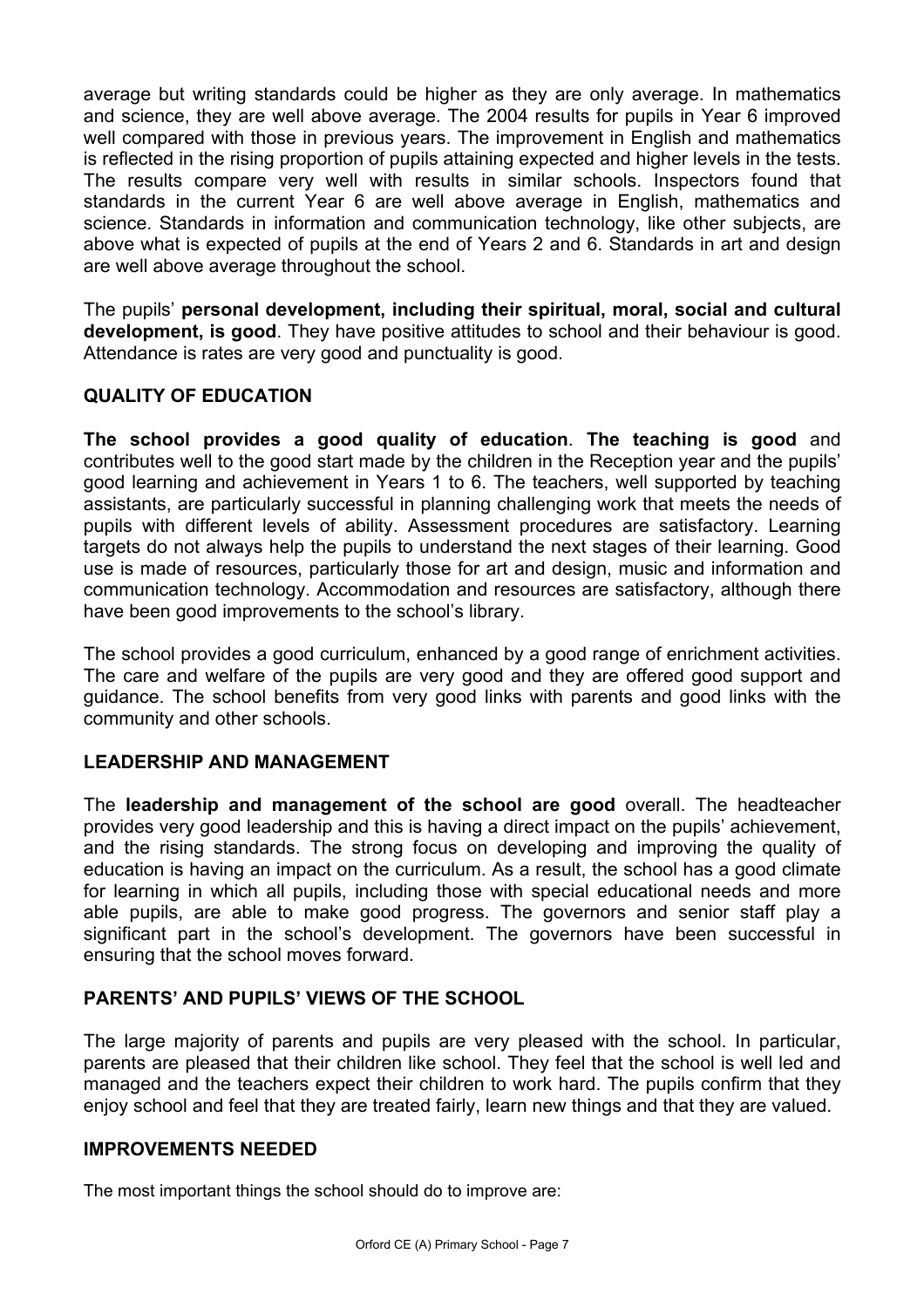- raise standards in writing in Years 1 and 2 and ensure that more pupils achieve levels that are above those expected for their age;
- improve and refine assessment procedures further so that pupils' learning targets refer more directly to National Curriculum levels.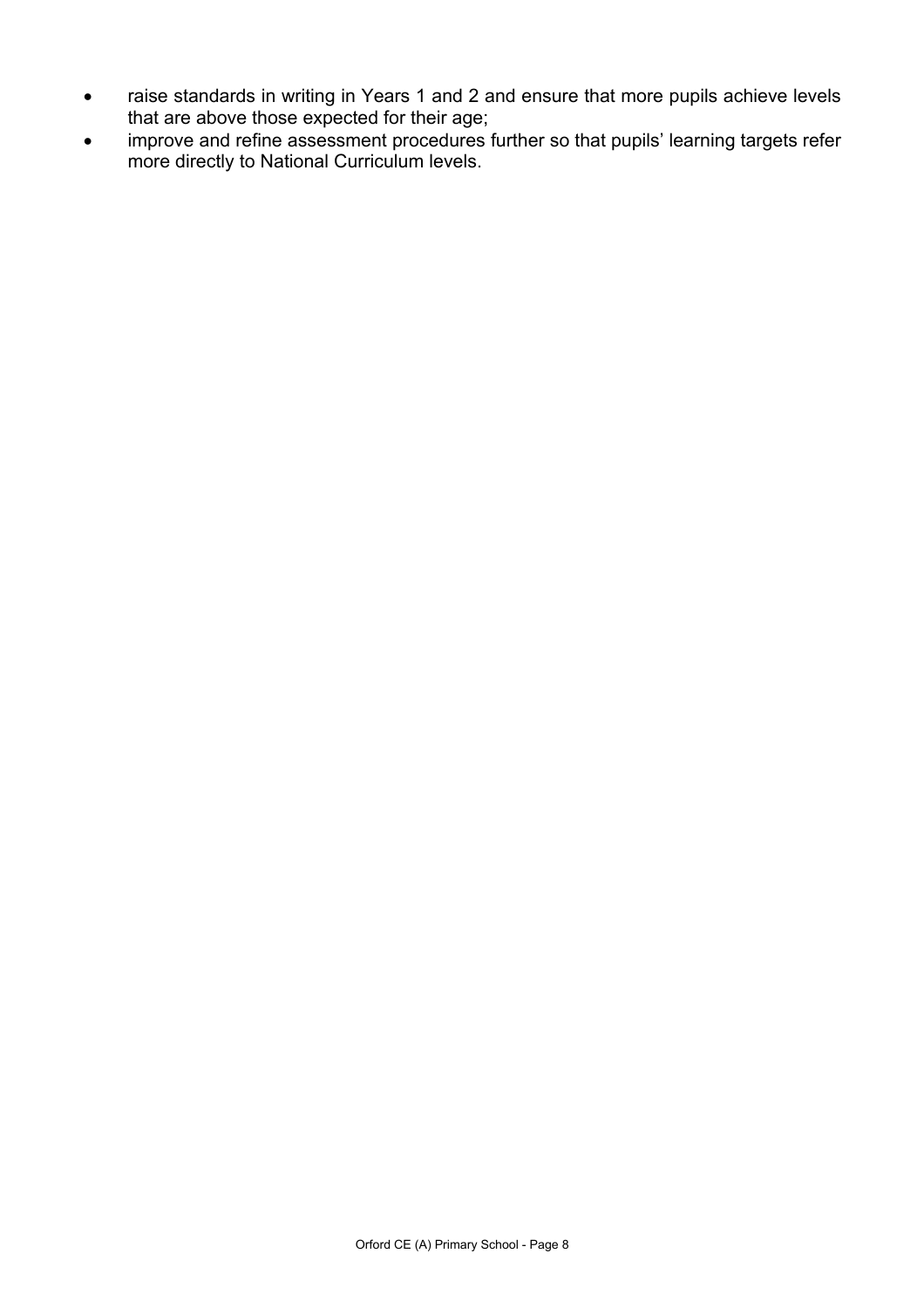# **PART B: COMMENTARY ON THE INSPECTION FINDINGS**

## **STANDARDS ACHIEVED BY PUPILS**

### **Standards achieved in areas of learning and subjects**

The evidence of the inspection confirms that the pupils' achievement is good. Standards in English are above average by the end of Year 2 and well above average by Year 6. Mathematics and science standards are well above average by the end of Years 2 and 6. Standards are rising well but could be higher in writing by Year 2.

#### **Main strengths and weaknesses**

- Pupils of all ages and ability achieve well because they are well taught.
- The children in the Reception year make good progress because there is a good balance of work provided for them in all areas of learning.
- The performance of Year 2 pupils in national writing tests shows a steady decline.

#### **Commentary**

- 1. Cohorts are small and there are considerable differences between year groups with the result that standards may vary from year to year. Reading, mathematics and science standards have risen in national tests for Year 2 pupils but the writing results show a steady decline. The small cohorts make it difficult to draw too many conclusions from this.
- 2. Children in the Reception year (Foundation Stage) are achieving nationally agreed targets and standards are above average by the time they start Year 1. They are acquiring a good range of basic reading and mathematics skills. The children like school very much and have settled very well into the school routine. They concentrate very well and they are well behaved. Standards have improved since the last inspection in all areas of learning but independent writing does not always feature prominently in English lessons and this is an area for further development.
- 3. Year 2 national test results for reading and mathematics for 2004 showed that pupils' results were average compared to national levels but writing results were below average. Predictions for the 2005 tests indicate that the numbers of pupils reaching the higher levels will increase and that most pupils will achieve or exceed the expected national levels. Inspection evidence indicates that above average standards are being reached in reading but writing standards are average. Mathematics and science standards are well above average and this is an improvement on the previous year. Pupils of all abilities, including the most able and those with special educational needs, are doing well but could do better in writing. This is best demonstrated when comparing the reading results in last year's tests with those in writing. Half of the pupils achieved the higher level (Level 3) in reading but none did so in writing.

#### *Standards in national tests at the end of Year 2 – average point scores in 2004*

| Standards in: | School results | <b>National results</b> |
|---------------|----------------|-------------------------|
| Reading       | 16.3(15.8)     | 15.8(15.7)              |
| Writing       | 13.5(15.0)     | 14.6 (14.6)             |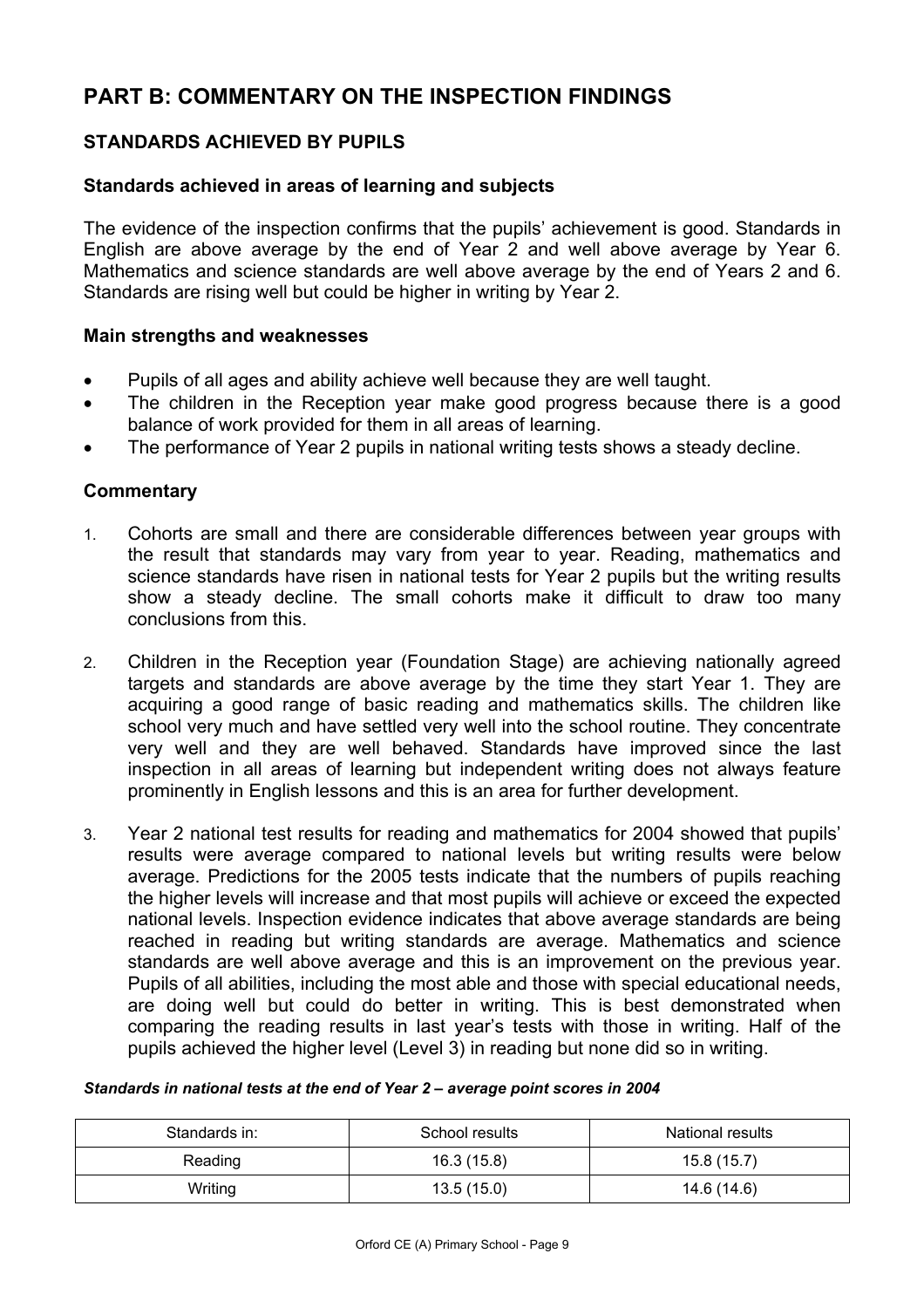|  | WB.<br>nemalics | $\sim$<br>$\sim$<br>16<br>ำ6<br>◡ | $\sim$<br>4 G<br>16<br>، ن. |
|--|-----------------|-----------------------------------|-----------------------------|
|--|-----------------|-----------------------------------|-----------------------------|

*There were 8 pupils in the year group. Figures in brackets are for the previous year* 

4. In the 2004 tests, Year 6 pupils achieved standards well above national levels in English and mathematics and above average standards in science. Compared to the previous year, the results improved very well in all three subjects. Able pupils continue to do well with a third of the pupils achieving the higher levels in English and mathematics and nearly half doing so in science. Predicted results for 2005 indicate a set of similarly very good results. Inspection evidence indicates that well above average standards are being reached in English, mathematics and science. Pupils with special educational needs make good progress because they have clear targets and they are given good support by their teachers and teaching assistants.

#### *Standards in national tests at the end of Year 6 – average point scores in 2004*

| Standards in: | School results | National results |
|---------------|----------------|------------------|
| English       | 28.6 (26.6)    | 26.9 (26.8)      |
| Mathematics   | 28.6 (28.3)    | 27.0 (26.8)      |
| Science       | 29.6 (28.7)    | 28.6 (28.6)      |

*There were 16 pupils in the year group. Figures in brackets are for the previous year* 

- 5. Inspection evidence confirms that standards are rising across the school and in Years 3 to 6 the national test results show improvement at a rate faster than the national trend. Consequently, the pupils are achieving well but could do better in writing in Years 1 and 2. The school places a high priority on the pupils' literacy and numeracy and a very close check is kept on how they are progressing. Well planned English and mathematics lessons help the pupils to make good progress in acquiring the basic skills. A wide range of strategies is used to develop the pupils' literacy skills as they move through the school. Grammar and spelling are taught well and this is evident in their day-to-day writing. Drama and role-play are strong features of English lessons and these techniques are used systematically across the school to develop speaking and listening skills effectively. The mathematics programme is well organised and taught and this enables the pupils to reach and exceed the expected levels. Standards in science are well above average because the pupils are given challenging investigations and experiments. They develop the skills of scientific enquiry consistently as they get older.
- 6. Among other subjects, standards have risen in information and communication technology and are now above average at the end of Years 2 and 6, due largely to improvements to resources, teaching and organisation. Standards are well above average in art and design and, although there is limited evidence, from discussions with pupils and evidence of previous work displayed or kept in portfolios, standards appear to be above average in other subjects.
- 7. The achievement of pupils with special educational needs is good because provision is effective and well managed. Lessons are planned to set work that meets their abilities and much of the support takes place in classes. Pupils with specific funding are well supported by well-trained assistants. These pupils are attaining standards that are generally below national averages but consistent with their abilities.

### **Pupils' attitudes, values and other personal qualities**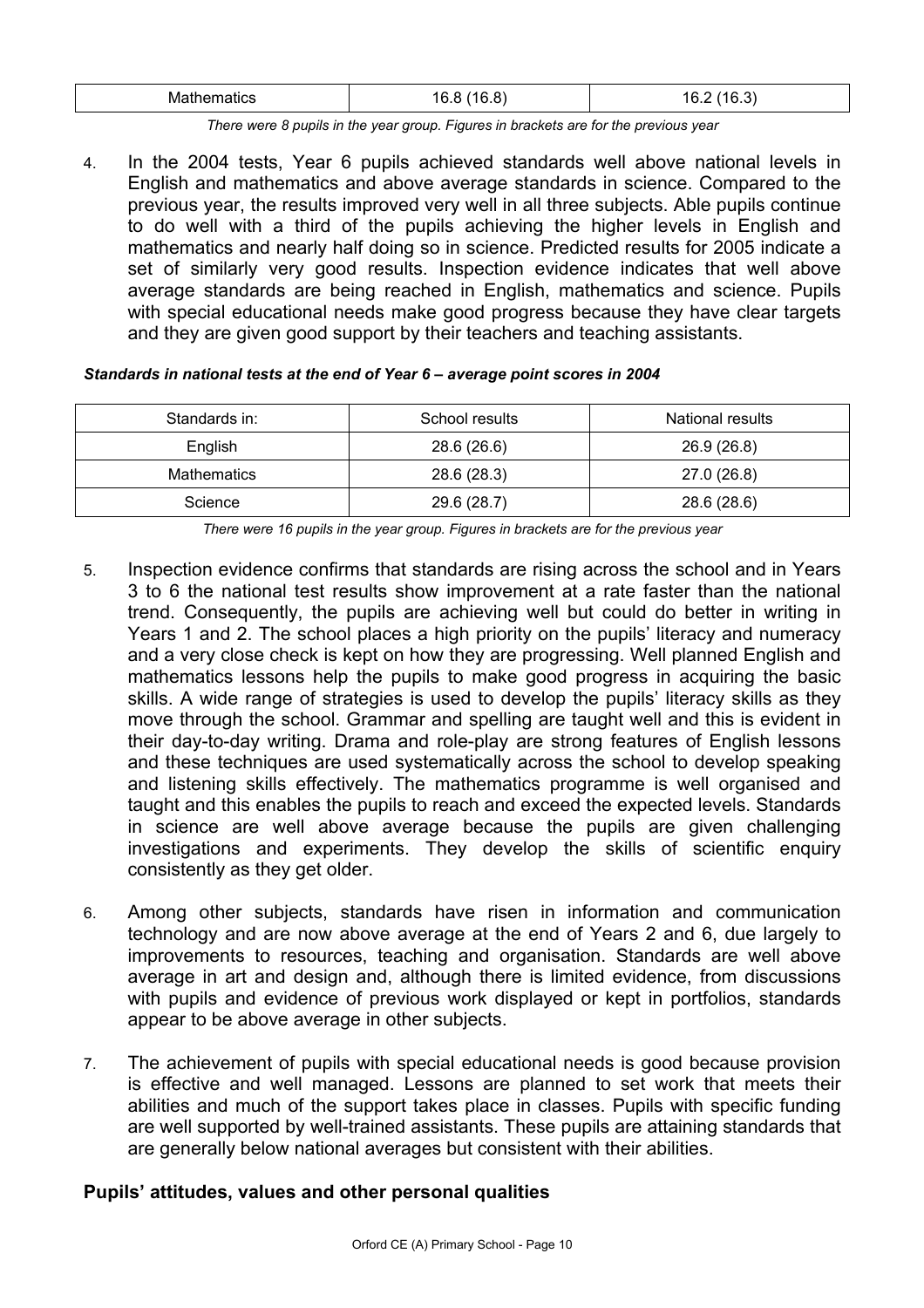Pupils have good attitudes and behave well. Their personal and moral, social and cultural development is good. The rate of attendance is very high compared with schools nationally and punctuality is good.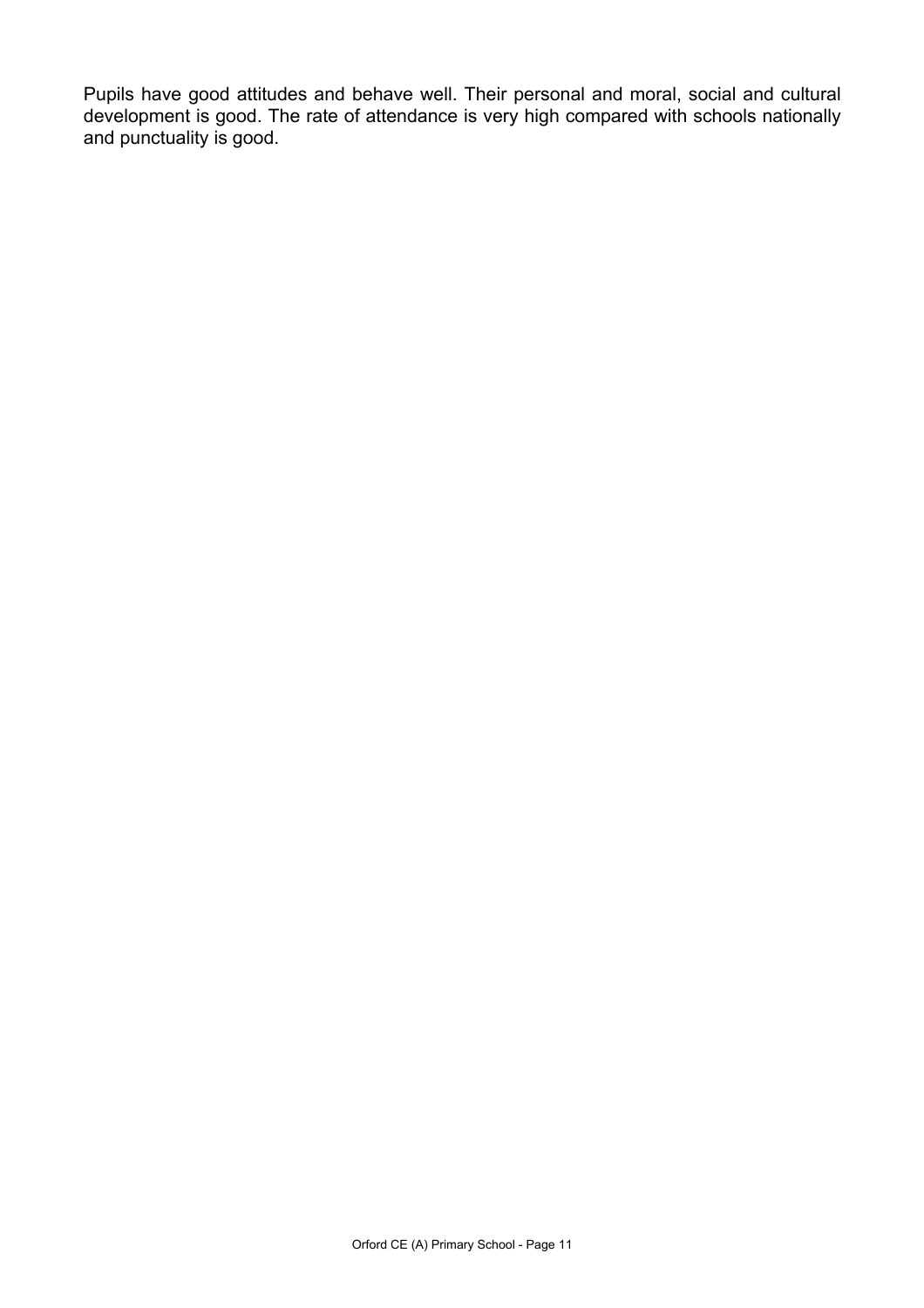### **Main strengths and weaknesses**

- Pupils' good attitudes and behaviour have a positive effect on their learning.
- The school has successfully adopted several initiatives to promote personal development, raise expectations of behaviour and foster very positive relationships.
- The increased emphasis on the importance of cultural and multi-cultural learning has led to significant improvement in this area.
- Pupils' very good rates of attendance reflect their eagerness to come to school.

- 8. Pupils are happy and want to come to school because they feel valued as important members of the school community. Pupils' attitudes have improved since the last inspection because they believe that learning is fun, they take pride in their work and want to do well. The dynamism and zeal of the new headteacher is infectious and pupils have changed from compliance to active engagement in their learning because the work provided is practical, interesting and challenging.
- 9. Parents, pupils and staff all agree that pupils' behaviour has improved since the last inspection. Most pupils behave well and many very well because the school has placed a high priority on promoting good behaviour supported by well thought out rewards and sanctions. Pupils value the system of team points and are keen to acquire them. They are polite and are very good listeners, waiting their turn to talk however eager they are to participate in conversations. Pupils' behaviour at lunchtime has improved significantly because of the introduction of new procedures for managing behaviour in the playground. Pupils are encouraged through the school council to discuss and put forward suggestions for lunchtime activities empowering them to determine changes for the better. Parents and pupils are confident that the school is successful in discouraging bullying, harassment, and racism, and deals with this effectively because of the adoption of a new, consistent anti-bullying policy. There were no exclusions during the past year. The behaviour of children with special educational needs is good. Support staff work effectively with them in groups inside and outside the classroom, so that they are fully involved. Their attitudes to learning are positive. Pupils with specific funding behave well and have positive attitudes because they are well managed and supported by their designated support assistants.
- 10. Pupils' personal development is good because they have increasingly more opportunities to take on responsibilities and pupils carry these out with growing maturity. Provision for pupils' social, moral, spiritual and cultural development is now good across all areas because of an increased emphasis on cultural and multicultural development and the further development of the personal, social and health education curriculum. The school's commitment to the fine arts is very good and opportunities to meet and interact with people of different nationalities have increased significantly. One fine example was the visit by a group of Masai warrior dancers, which inspired the pupils to produce very effective and beautifully sculptured images of the Masai tribe for a stunning display in school.
- 11. Relationships between pupils are very good because of initiatives such as the new buddy system, which gives pupils a sense of belonging and personal commitment to this small community. They are encouraged through this system to use their initiative to show concern and kindness to others. This was evident during the inspection when two pupils were awarded buddy badges for selflessly, and without prompting, looking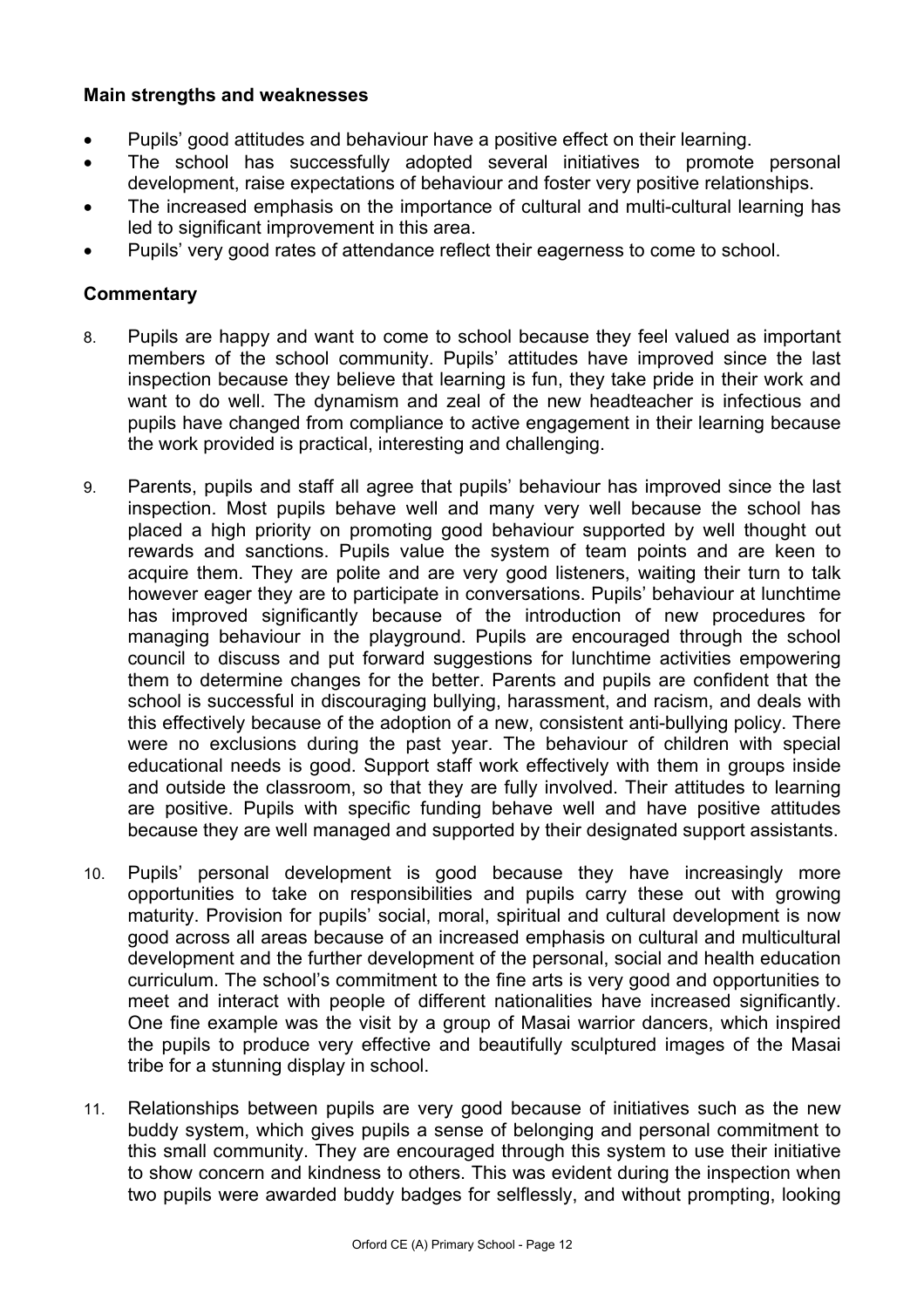after a younger pupil who was ill. The good quality assemblies, circle time and charity fund-raising heighten pupils' awareness of others needs. Pupils' relationships with teachers and other adults have also improved through a more relaxed and friendly approach that still maintains high expectations of respect.

12. Attendance is very high compared with other schools because pupils are eager to come to school. Effective monitoring and the school's commitment to the importance of very good attendance promote attendance very well. For example when many schools in Suffolk closed during the recent snow, Orford School stayed open regardless. The headteacher then gave reasons in the newsletter why he felt it important to stay open and canvassed parents' views about this. Most pupils are punctual to school despite the fact that some have to travel fair distances from surrounding villages.

#### *Attendance in the latest complete reporting year (%)*

| Authorised absence |  |  | Unauthorised absence |     |
|--------------------|--|--|----------------------|-----|
| School data<br>2.9 |  |  | School data          | 0.4 |
| National data      |  |  | National data        | J.4 |

*The table gives the percentage of half days (sessions) missed through absence for the latest complete reporting year.*

## **QUALITY OF EDUCATION PROVIDED BY THE SCHOOL**

The school provides a good quality of education. Teaching and learning are good and the curriculum is good. There are very good arrangements for securing the care, welfare, health and safety of the pupils. Links with parents are very good and those with the local community and other schools are good.

### **Teaching and learning**

The quality of teaching and learning is good and there are satisfactory procedures for assessing the pupils' attainment.

### **Main strengths and weaknesses**

- Teachers set high expectations and tasks are well matched to the abilities of the pupils.
- There is good teamwork that results in a consistent and systematic approach across the school.
- The pupils work hard because the lessons are made practical and interesting.
- Although there are careful and regular assessments to track the progress of the pupils the learning, targets set for pupils are not helping them to understand the stages of their learning.

### **Commentary**

13. The headteacher has established an effective team approach across the school which has led to greater consistency in the teaching compared with that found at the time of the last inspection. There has been very good progress in this aspect of the school's work. Reception children are taught alongside those in Year 1 and the teacher and two teaching assistants work effectively as a team to ensure that tasks are well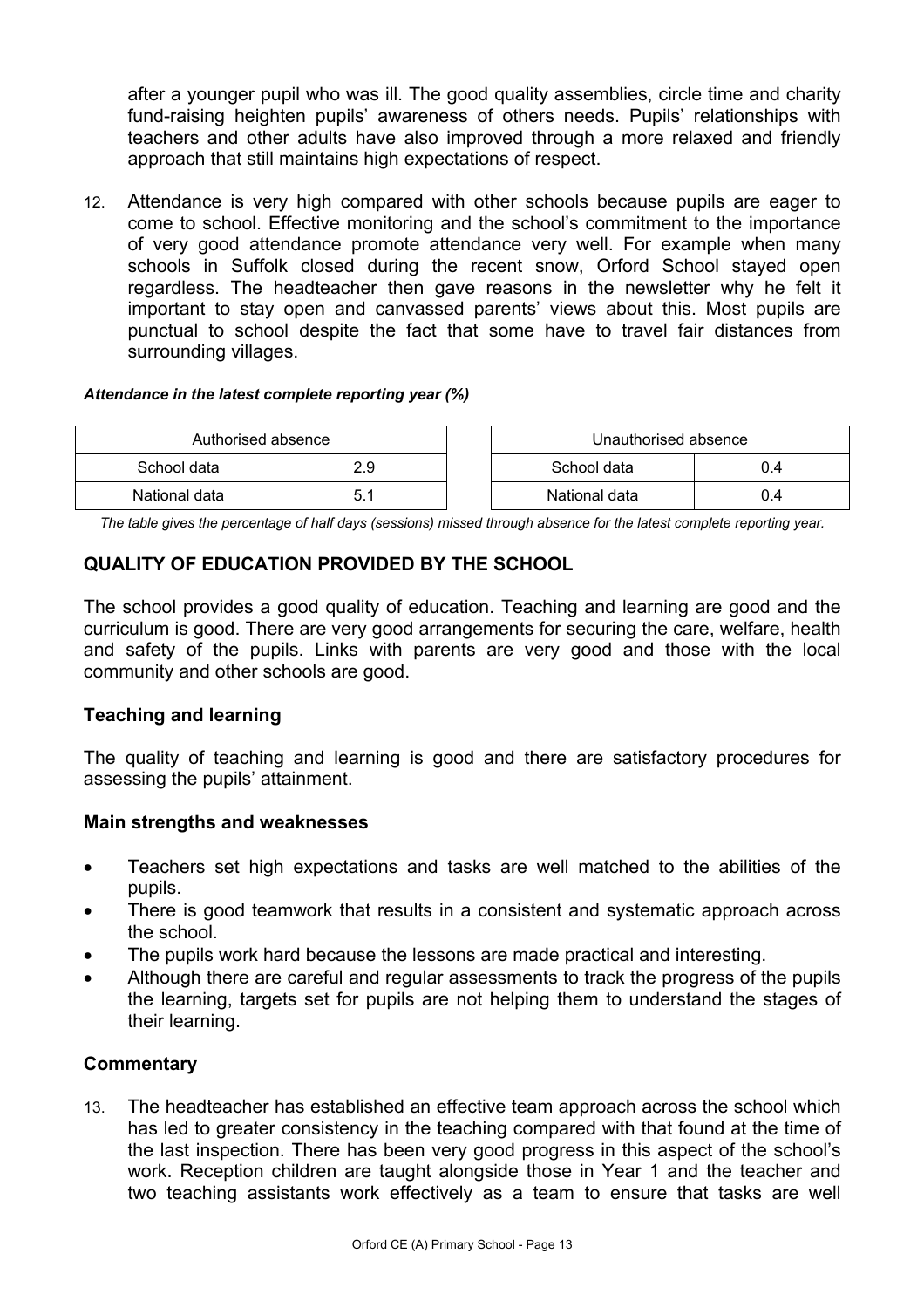matched to the needs of each year group. They also work closely with the teacher in the Year 2 and Year 3 class so the transition from the Reception year through to Year 2 is very smooth. This team approach is now well established across the school and results in a high degree of consistency in teaching styles. The teaching is well organised and managed by the headteacher and deputy headteacher with systematic monitoring to ensure that strengths and points for development are evaluated to ensure that the pupils do as well as they are able.

| Excellent | Very good | Good | Satisfactory | Unsatisfactory | Poor | Very Poor |
|-----------|-----------|------|--------------|----------------|------|-----------|
|           |           |      |              |                |      |           |

#### *Summary of teaching observed during the inspection in 28 lessons*

*The table gives the number of lessons observed in each of the seven categories used to make judgements about lessons; figures in brackets show percentages where 30 or more lessons are seen.* 

- 14. Teachers plan lessons that provide tasks that are well matched to the needs and abilities of the pupils, especially in English, mathematics and science. The teaching in the Foundation Stage (Reception) is having a positive impact on children's learning. The members of staff have a good understanding of how young children learn and they have high expectations. They teach basic communication skills extremely well and are very successful at improving the children's personal and social development. Teachers and teaching assistants are clear about what they want the children to learn. For example, from the very start, the children soon learn to settle into school each morning. Activities are prepared for the children that reinforce their communication and language skills, as when sharing familiar stories about the sea or when told a thought provoking story about a famous heroine who saved sailors after being shipwrecked. There are also good links to numeracy as some groups count out places when sorting and matching coloured toys or arranging characters in the small world area. Teachers and support staff sit with a group of children when they draw pictures and write about stories and are constantly asking questions, assessing the children's progress or teaching new skills.
- 15. Teaching in Years 1 to 6 is good overall with some very good features, for example, when investigating and planning experiments to test the conductivity of different materials in science in Year 6 or when Year 4, 5 and 6 pupils produced concept maps using computers. A significant amount of good teaching was observed in every class and the very good teaching seen had a brisk pace with constant challenges posed for pupils of all abilities. This is what distinguished the good from the very good teaching because the pace and challenge of very good teaching interested and excited the pupils who in turn responded by trying hard and being eager to complete tasks. Literacy and numeracy skills are taught effectively and the pupils read a range of texts with increasing accuracy and fluency. It is clear from pupils' books in all subjects that extended forms of writing are given high priority and this is a stronger feature in Years 3 to 6 where standards are well above average. However, writing standards could be higher in Years 1 and 2 where the focus on reading, spelling and grammar is given more prominence than developing the pupils' independent writing skills.
- 16. Assessment is used well to inform teachers' planning but the targets set for pupils do not always inform them how best to improve or reach the next stages of their learning. The consistency in teachers' marking reflects high expectations and learning targets are usually individual to the pupils but are not always linked to National Curriculum levels or the stages that lead to these levels. In most subjects, assessments are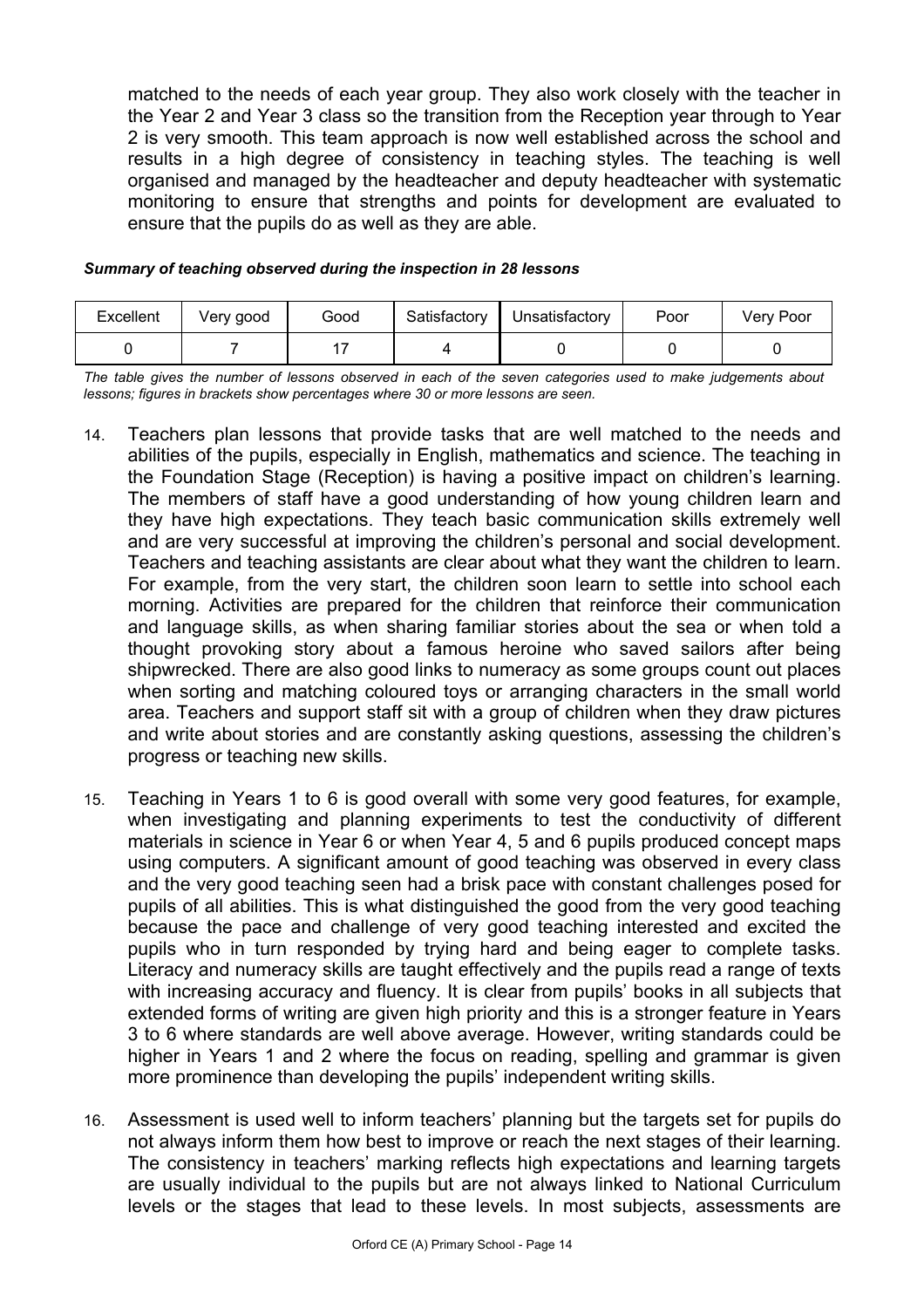regularly made of the pupils' progress and teachers monitor and track the progress of individual pupils accurately with plans to extend these systems to subjects such as geography and history. Consequently, all subject co-ordinators have a good grasp of standards in their subjects and are now striving to refine the way pupils' learning targets are set. Learning is made fun for all the pupils by teachers and support staff who show enthusiasm for teaching and enjoy helping the pupils to improve their learning and performance.

17. Pupils with special educational needs receive good teaching. Class teachers write the individual education plans and know exactly what is required to enable pupils to succeed. A range of effective methods is employed to involve and engage pupils with specific funding. Progress is well monitored by the special educational needs coordinator, who has devised a good tracking system. Classroom assistants provide good support in lessons within a caring and fully inclusive atmosphere.

### **The curriculum**

Curriculum provision is good throughout the school. It is enriched by a good level and range of additional activities. The accommodation and resources are adequate.

### **Main strengths and weaknesses**

- Participation in the creative and performing arts is very effective.
- The use of specialist teachers and professional trainers is beneficial.
- Interactive displays help to bring the curriculum to life.
- Planning in some subjects does not take account of pupils' ages or abilities sufficiently well

- 18. All schemes of work are in place and statutory requirements are met. After a period of review there is now appropriate provision for sex education and the awareness of the use and misuse of drugs. Provision for personal, social and health education is good. The curriculum is imaginatively planned to ensure that the available time for learning is used efficiently. Classes are kept small in the morning to focus on the core subjects of English and mathematics, with larger mixed age classes in the afternoons for other subjects. This system generally works well. Occasionally the same work is given to all regardless of the differences in the ages and abilities of the pupils.
- 19. Opportunities for enrichment in the creative and performing arts are particularly strong. An arts week included dance, music and drama, pottery, painting and sculpture, with visits from professional artists. The highlight was a demonstration and workshop by Masai warriors, which led to some exciting work in sculpture. At present an arts project is being run in conjunction with an inner city school in London, which has the additional benefit of widening pupils' experience of living and working in a multicultural society. This is linked to a geography project on a contrasting locality. The work now being done in these areas successfully addresses a weakness found at the time of the last inspection related to multi-cultural education.
- 20. The school also involves pupils in music and sport in a variety of ways, and employs a specialist music teacher and professional sports trainers to support the curriculum. The school has a choir made up of adults and pupils, and takes part in events with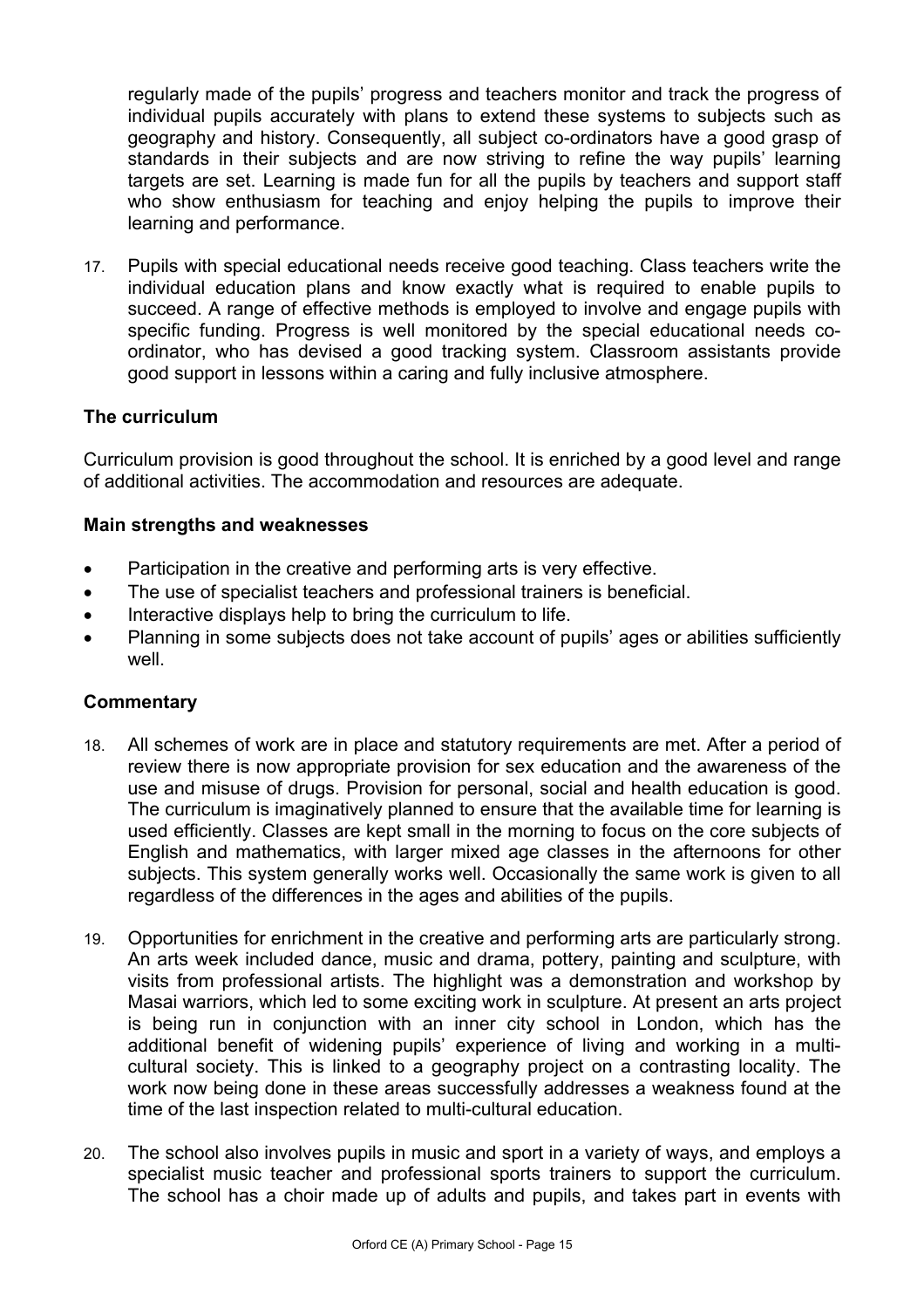other schools. There are regular musical productions and pupils learn the recorder, piano and other instruments. In sport there are competitions in football, netball and cross-country. Each class has a half-termly visit to a place of interest linked to a topic. There is also a residential visit each year for the older pupils, which helps to develop their social skills. Last year they stayed in Margate and explored the Kent coastline. This also included visits to The Royal Naval Dockyard Chatham, Canterbury Cathedral, Dover Castle, Walmer Castle and Monkton Nature Reserve.

- 21. The school sets out what it considers to be an effective learning environment in a valuable policy document, which mentions *stimulating, interactive displays of current work'*. This is very much a feature of the accommodation and reflects the school's focus on developing pupils' thinking skills to broaden and enhance the curriculum. Often challenging and provocative questions on displays invite a dialogue, with responses in the form of post-its attached by the pupils. For example, a display about healthy eating had the observation: '*compare or contrast our diet to that of a third world country'*. Lunchtime clubs cater for many interests including board and strategy games. The school excels in the mathematical problem-solving competition held by the local high school.
- 22. The curriculum for pupils with special educational needs is good throughout the school. Pupils are given full access to the curriculum and not excluded from any activities. Those pupils with statements who require particular support are enabled to join in with most lessons because of the skill and sensitivity of the adults who work with them.

#### **Care, guidance and support**

The school offers its pupils very good care and good support and guidance in a safe and supportive environment. Support for pupils' personal development is very good and support for academic development is satisfactory. The school seeks pupils' views well and values their suggestions.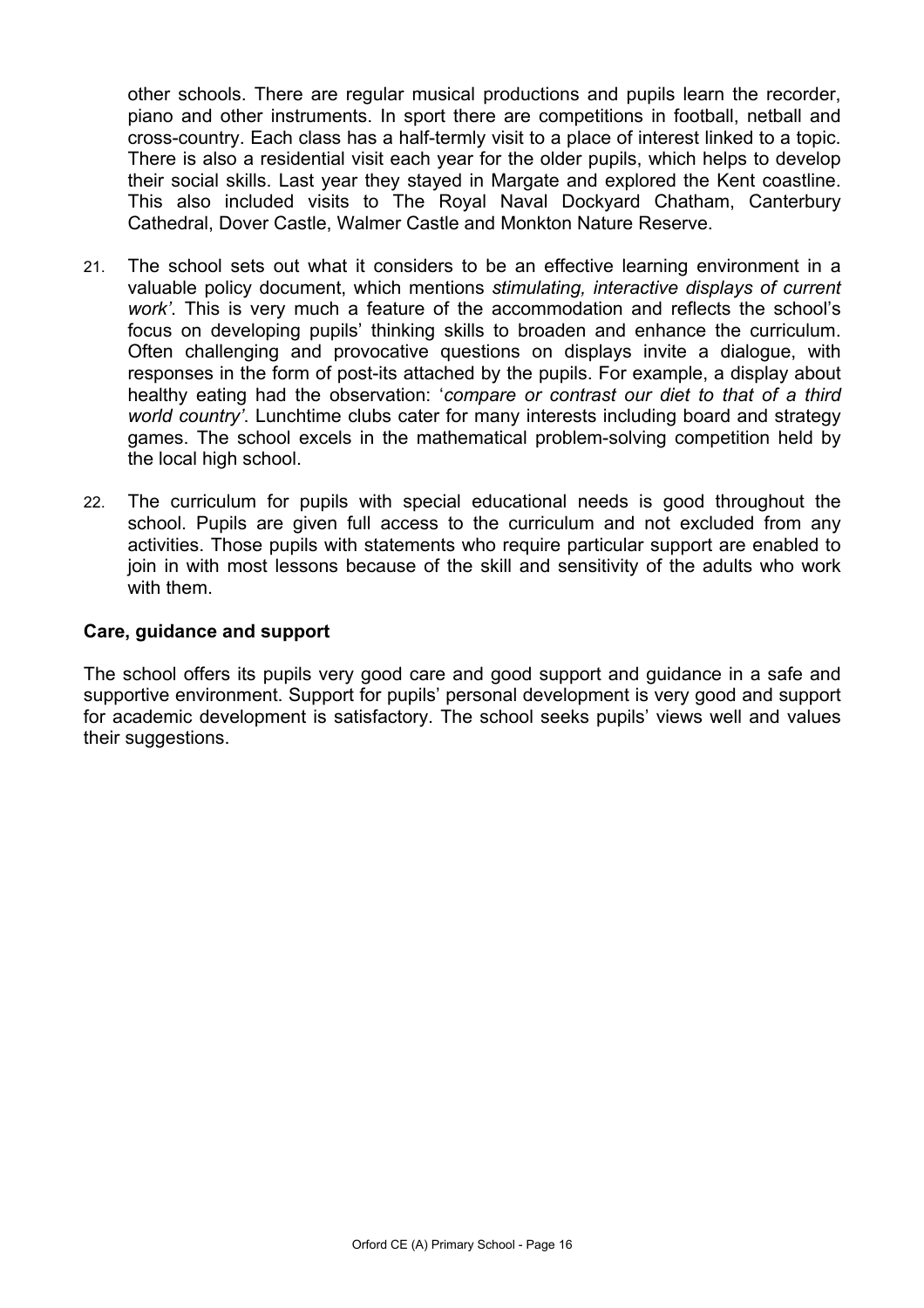### **Main strengths and weaknesses**

- Pastoral care and welfare procedures support pupils very well.
- Pupils' personal development is supported very well but support for academic development is less well developed because target setting is not consistent or clear to the pupils.
- Pupils know their views are valued.

### **Commentary**

- 23. The headteacher's vision and passion for the school has created a very caring and supportive ethos. Pastoral care and support for pupils' personal development is a strength because of the school's clear guidelines set out in policies which have been improved since the last inspection. These ensure consistency across the school concerning matters such as child protection, first aid procedures and health and safety. Teachers know pupils very well in this small community and some members of the support staff have been involved with the school since being pupils themselves. All the members of staff work together as a team encouraging pupils to develop confidence and high self-esteem. Parents are very pleased with the school because they feel their children are safe and well cared for. Pupils quickly settle into school when they join because they are admitted in small numbers and therefore can be given a lot of personal attention.
- 24. Academic achievement is supported satisfactorily because the assessment systems currently in place have been improved since the last inspection. However, learning targets are not always linked to National Curriculum levels so that the stages of learning are not always clear to the pupils.
- 25. Pupils know their views are supported and respected because they have an effective school council whose suggestions are taken very seriously and acted upon. Pupils are encouraged to use their own initiative to instigate changes and have shown they are up to the task by organising their own charity fund-raising schemes. Pupils know their views are highly valued because they are also encouraged to share their views about their learning through the interactive displays. Each pupil has their own post-it notes that they use to make signed comments on the displays and they readily do so. It is evident that they enjoy and appreciate these opportunities because during the inspection a new science display was put up and within a day many notes appeared with predictive comments and views about the value of the experiment. Pupils' views are also canvassed through carefully analysed pupil questionnaires.
- 26. Support for pupils with special educational needs is good. Pupils are identified early and individual education plans have clear targets with appropriate actions and success criteria. Those pupils with specific funding are well cared for by their named helpers. All members of staff at the school have attended courses on autism and dyslexia and are aware of specific needs of individual pupils so that the appropriate care can be provided.

### **Partnership with parents, other schools and the community**

Partnership with parents is very good. Good quality information and regular contact between home and school support these links. Parental involvement in pupils' learning and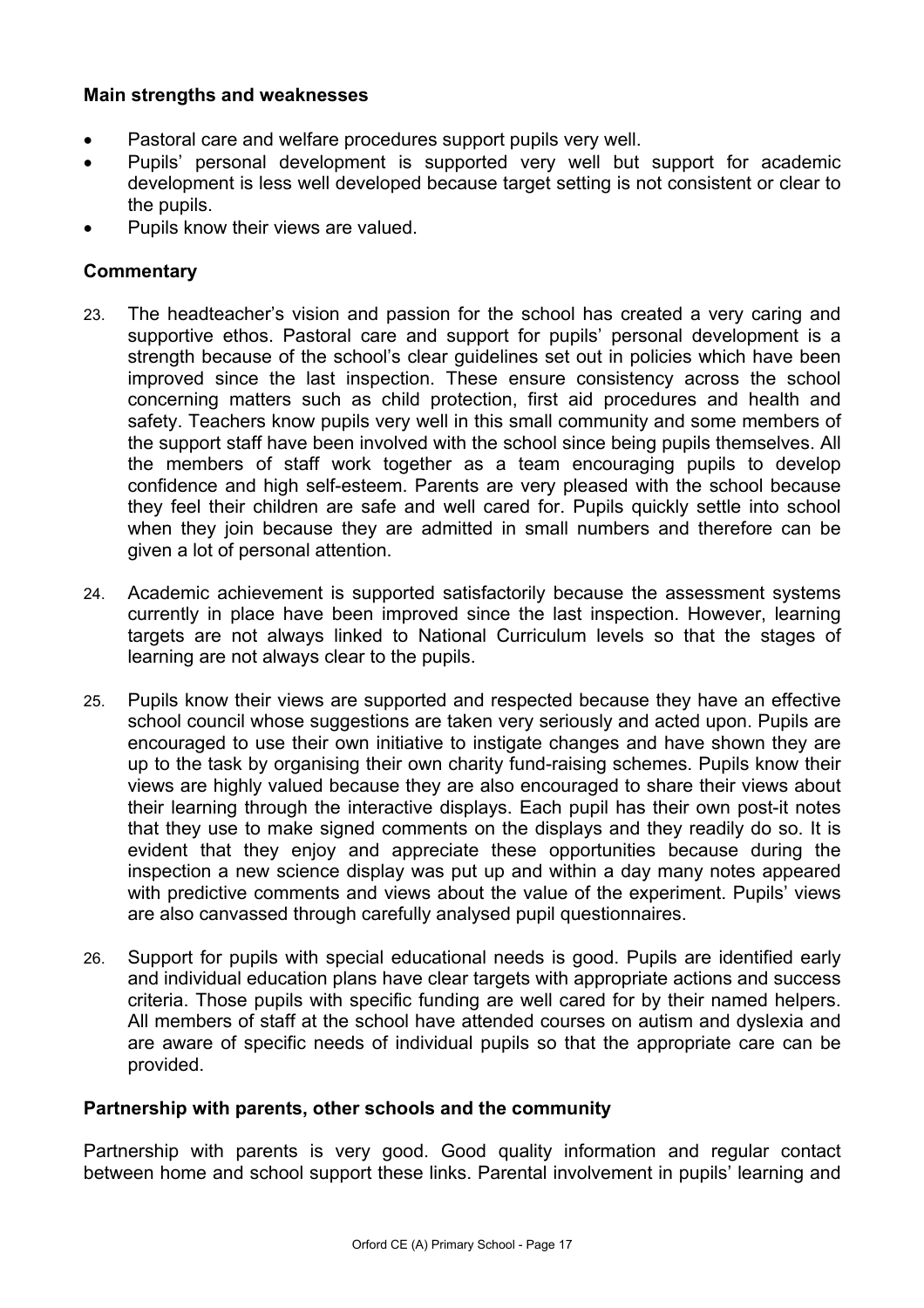support for the school are good. There are good links with other schools and the local community.

#### **Main strengths and weaknesses**

- Parents are treated as equal partners and their views are actively sought and acted upon.
- Good quality information and regular opportunities for parents to discuss their children's progress keep parents well informed.
- Parents support the school and its events well.
- The school has strong support through the local community and good links with other schools.

- 27. There has been significant improvement in the school partnership with parents since the last inspection and it is now very good. This is because the headteacher and staff have a very open relationship with parents with a good deal of frank discussion on decisions made by the school. For example, parents were consulted on the introduction of a five-class grouping system. The headteacher listened carefully to their views and initiated, at their suggestion, smaller classes in the mornings and vertically grouped classes for the afternoons, acquiring extra funding from the diocese to enable this to happen. The school has conducted a comprehensive parental questionnaire seeking their views on a number of issues and analysis of that and the inspection questionnaire show that parents are very positive about all aspects of the school. These views were confirmed at the pre-inspection parents' meeting. Good communication is the key to this high level of satisfaction and the school has appointed a governor with specific responsibility for parent liaison to emphasise further the importance they place on this partnership.
- 28. Information for parents is good because parents have the opportunity to talk to teachers each day so they can discuss any concerns at an early stage. If they do not bring their children to school they are invited to phone or arrange a meeting if they have concerns. A new system of termly parent consultation evenings give parents the opportunity to discuss their child's progress early in the year and then to discuss any issues raised in the interim and annual reports. Written information is also good because communications such as the school prospectus, the new weekly newsletters and web-site are very informative and the quality of annual reports is consistently good. The school is now focusing on enabling parents to support their children at home and play a more informed role in helping their children's learning experiences. To this end they have held information evenings and have produced leaflets on various aspects of the curriculum. Because of all these improvements, parental support for the work of the school and special events is now strong with several parents helping in school regularly and parents welcome the many opportunities to become involved.
- 29. Links with the local community are good because the school provides a focus and resource for the community as well as having several well-established links. As a Church of England Aided school there are strong links with the local church and the use of many local landmarks for extending pupils' learning such as Orford Castle and the Orford Ness nature reserve. The Orford School League of Friends gives the pupils a greater access to a wider circle of people who live in the community and are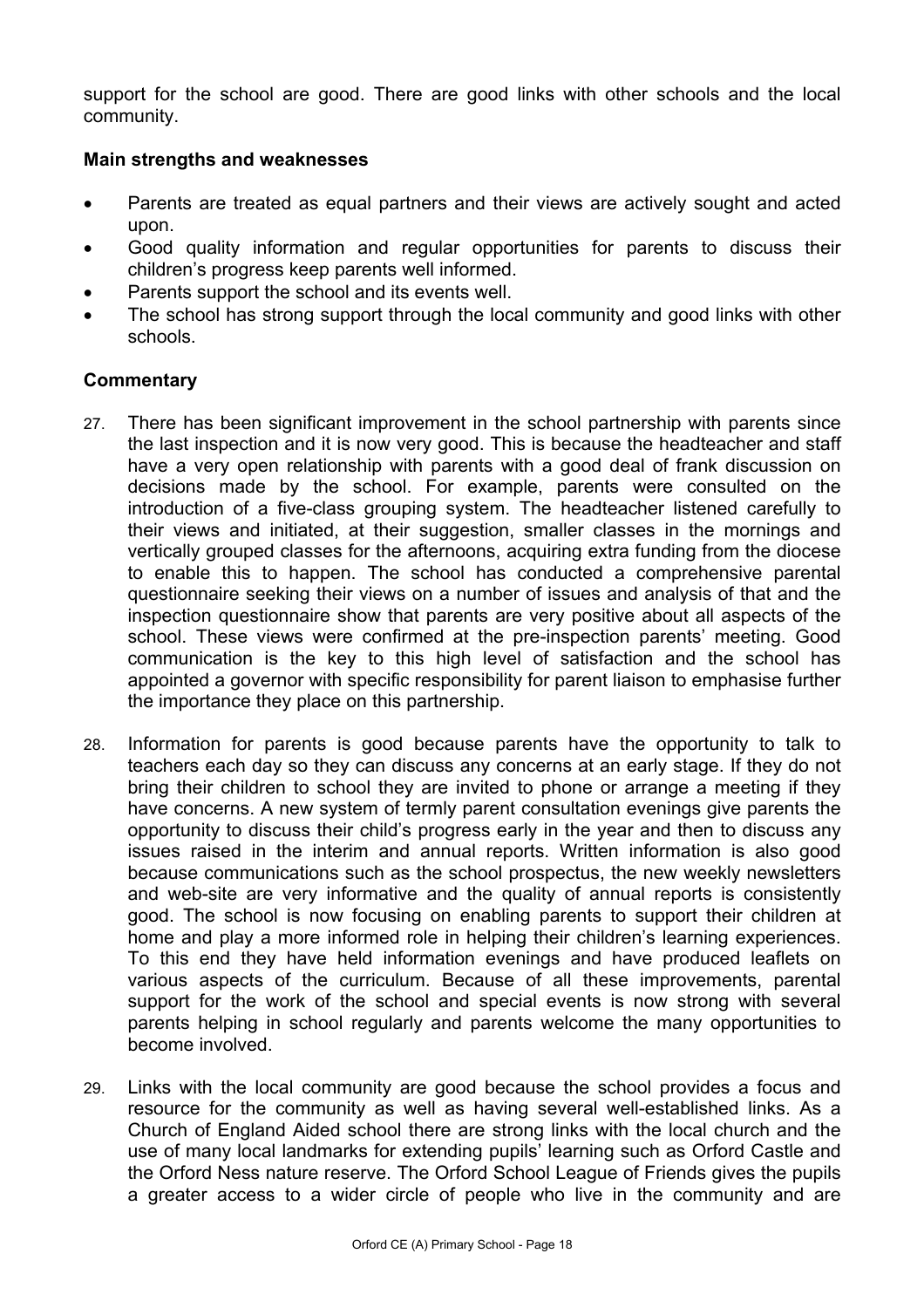prepared to help. The school also shares its site with a playgroup, which gives children an early opportunity to become familiar with the school environment and provides a valuable community resource. Links with local schools are also good because of the close liaison with the pyramid High School for transition pupils and cooperation with other schools within the pyramid. Links with a school in London have been established as part of the greater emphasis on extending pupils' knowledge of multi-cultural issues. This joint project gives pupils from both schools the opportunity to meet and learn together on an art and design project with the focus on creating greater understanding through flourishing friendships.

### **LEADERSHIP AND MANAGEMENT**

The leadership and management of the school are good. The headteacher provides very good leadership. Other members of staff give good leadership and manage curriculum subjects well. The management of the school is good. Governance is good.

#### **Main strengths and weaknesses**

- The headteacher provides strong and purposeful leadership.
- He is supported well by the deputy headteacher and other staff with key responsibilities.
- The governing body meets all its legal obligations and plays a good part in shaping the direction of the school.
- The financial management of the school is good and administrative support is very good.

- 30. The headteacher provides very good leadership for the school. He has guided it through a period of change and the necessity to deal with the serious weaknesses found at the time of the last inspection. He has worked tirelessly and with much energy to put in place effective strategies to sustain rising standards. The good quality of teaching is now more consistently balanced across the school, marking a significant improvement since the last inspection. The headteacher and deputy headteacher have a clear vision for the school, focusing first on the raising of standards in English and mathematics but proceeding now to ensure that pupils have a broad and rich curriculum, as well as providing for their good personal development.
- 31. The management of the school is good. The deputy headteacher works very closely with the headteacher, particularly in tracking the progress of individual pupils through the school, and they are supported well by other members of staff. As a small school, every member of staff has responsibility for the management of the curriculum and they carry this out well. In addition there is a clear and effective programme for the monitoring of teaching and learning by senior staff. This is having a marked impact on the consistency of teaching and learning across the school.
- 32. The leadership and management of the provision for pupils with special educational needs are good. The co-ordinator is relatively new to the role but has successfully developed high quality systems to monitor the provision. Finances are spent appropriately. There is effective liaison with senior managers, teachers and class assistants to ensure that pupils' needs are well met and records kept up to date.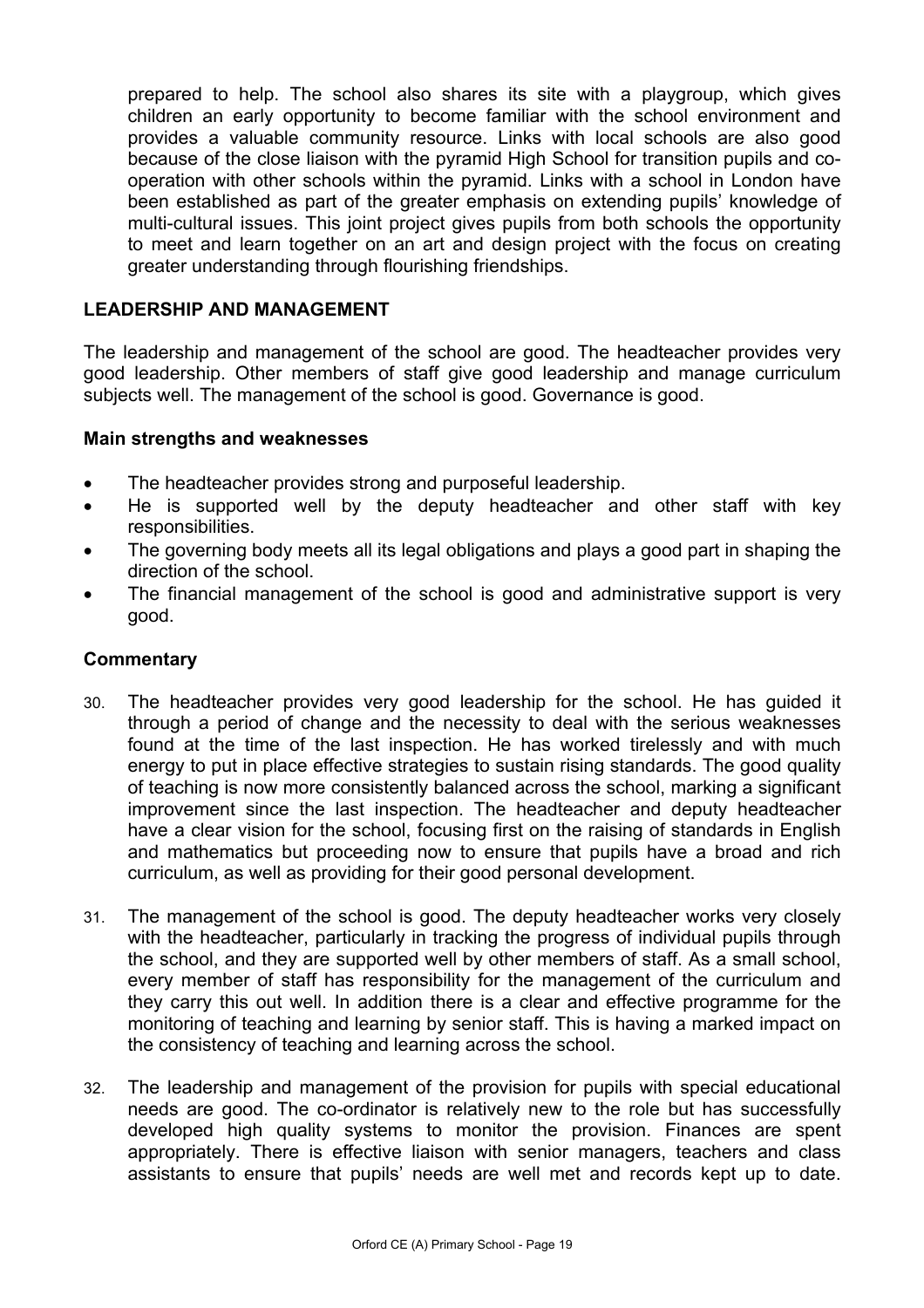Provision has improved well since the time of the last inspection, when it was only satisfactory.

33. The school improvement plan sets out clearly the school's priorities and these include improvements to standards in writing as well as refinements to the assessment systems in the school. Parents, staff, governors and pupils all contribute to this very effective plan. The headteacher is very committed to consulting with parents and pupils. The plan sets out the progress made towards the school's priorities and these are monitored effectively by the school's management team and governing body. The governing body meets all its legal obligations. It has a good understanding of the strengths and weaknesses in the school's performance, the priorities in its development and issues which are still to be addressed. It monitors and evaluates decisions about spending to ensure that the school is getting the best value. The school's procedures for dealing with finances and daily routines are very efficient and are carried out very well. Governors work closely with parents and the staff, and this places the school in a strong position to convey to the community the improvements made since the last inspection and the fact that the school now provides a good education.

| Income and expenditure $(E)$ | Balances $(E)$ |                                  |
|------------------------------|----------------|----------------------------------|
| Total income                 | 264,711        | Balance from previous year       |
| Total expenditure            | 291.507        | Balance carried forward to the r |
| Expenditure per pupil        | 2.975          |                                  |

| Financial information for the year April 2003 to March 2004 |  |
|-------------------------------------------------------------|--|
|-------------------------------------------------------------|--|

| Income and expenditure $(E)$ |         | Balances (£)                        |        |
|------------------------------|---------|-------------------------------------|--------|
| Total income                 | 264.711 | Balance from previous year          | 34.037 |
| Total expenditure            | 291.507 | Balance carried forward to the next | 7.241  |

34. The large carry forward figure last year has been used to maintain good teacher-pupil ratios partly subsidised by the Diocesan Commission, as this is a Voluntary Aided school. The school hopes to sustain this if pupil numbers improve next year and the governors plan to communicate the benefits of small class numbers to parents.

# **PART C: THE QUALITY OF EDUCATION IN AREAS OF LEARNING AND SUBJECTS**

## **AREAS OF LEARNING IN THE FOUNDATION STAGE**

The provision for children in the Reception year is **good.** There have been significant developments since the last inspection resulting in good improvements to the quality of teaching and to curriculum planning so that tasks are well matched to the maturity and abilities of all Reception aged children. There has been good progress overall since the last inspection for children in the Foundation Stage.

### **Main strengths and weaknesses**

- Teaching and learning are good because basic literacy and mathematics skills are taught systematically and effectively.
- The curriculum is well planned and support staff well used to support the specific needs of Reception aged children in all areas of learning.
- Early writing skills are well taught but more could be done to encourage the children to write independently.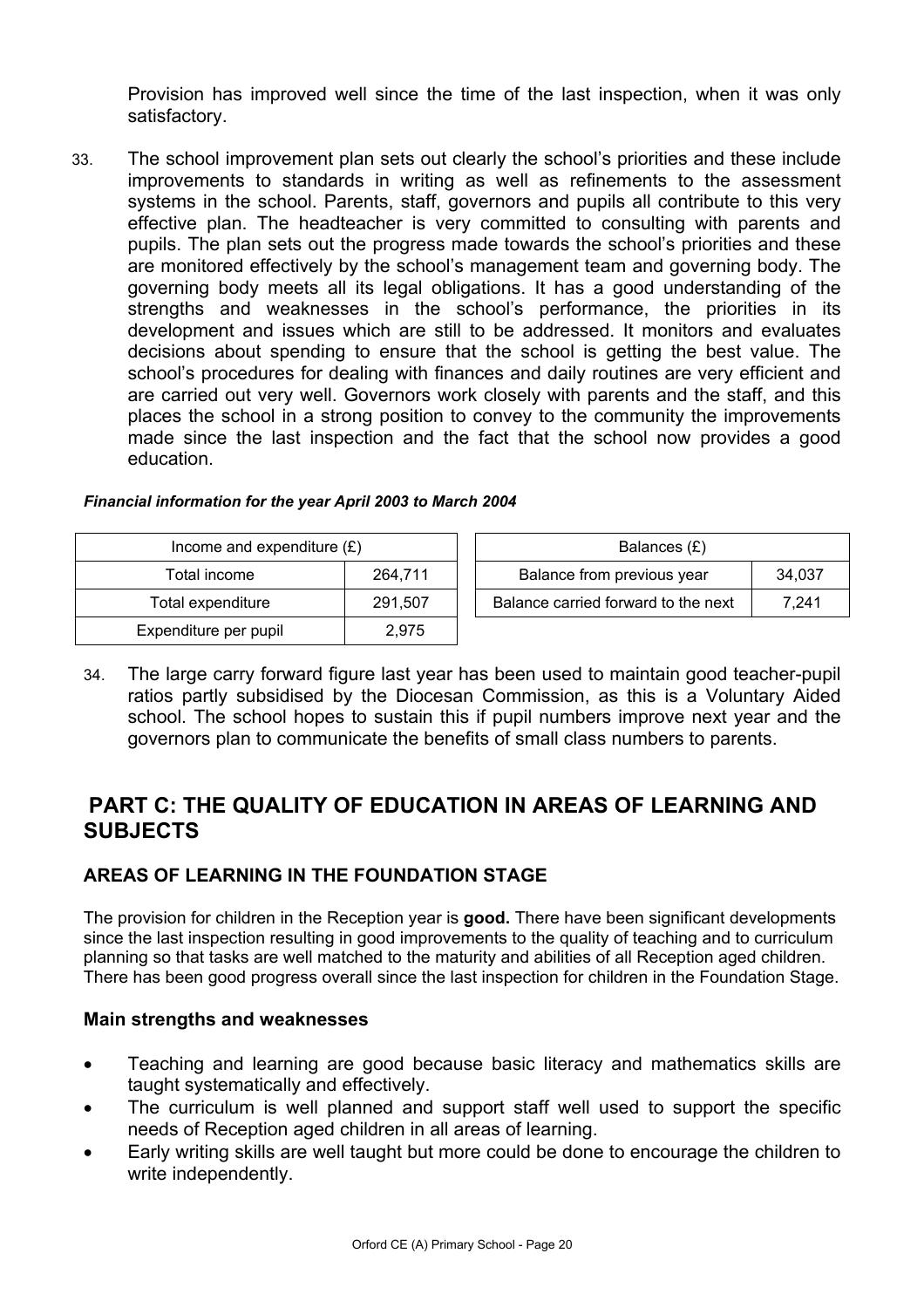### **Commentary**

- 35. Each area of learning was sampled rather than inspected in depth as there is a small number of Reception aged children. The children achieve well and make good progress in developing and consolidating their skills in all the areas of learning. The teacher and support staff have a secure understanding of how young children learn. The quality of teaching is good and the children are well prepared for the next stage of learning in Year 1. The Foundation Stage is well led and managed. The teaching accommodates well the needs of the mixed ages of Reception children and Year 1 pupils taught in the same class. Staff work skilfully as a team; children are regularly assessed and their progress is carefully monitored. By the time children move from Reception to Year 1, they have achieved well in relation to their attainment on entry to the school. They exceed the early learning goals in all areas of learning with most of the children starting the early stages of the National Curriculum at Level 1 before the end of the Reception year. They settle quickly into class routines because there is good provision made for the children's **personal, social and emotional development.**
- 36. The teaching of letter sounds, words and letter clusters are reinforced by the use of big books, traditional and modern stories as well as nursery rhymes. This enables the children to make good progress in **communication, language and literacy.** Regular exposure to books and reading are improving the children's skills as are the interesting themes that generate enthusiasm for learning. The teacher and support staff encourage the children to talk about what they read or hear and the children enjoy writing or drawing pictures to convey meaning or to re-tell stories and factual accounts. Interesting work about the sea and the lighthouse have sparked the imagination of the children and a working model of a lighthouse in the classroom accompanied with stories about local lighthouse keepers makes learning fun and interesting. However, independent writing tasks are not always featured prominently in lessons compared with the focus placed on developing reading, speaking and listening skills and this delays the development of the children's writing skills.
- 37. Adults use every opportunity to promote **mathematical development** and understanding through the very good use of resources such as number lines, mathematical games and puzzles and using shapes to make patterns. In one very good lesson, for example, Reception aged children worked alongside Year 1 pupils learning to add on and subtract numbers from different points on a number line. **Physical development** is fostered well through regular opportunities to climb, balance and experiment with different modes of movement during physical education lessons and when playing outside in the playground. The children make good progress in their **knowledge and understanding of the world** around them through topics about healthy eating, linked to scientific work such as pond dipping to help the children improve their knowledge of life cycles and growing. **Creative development** is also good, as was observed during a good lesson when the children experimented with different textiles and learned to weave different patterns.

## **SUBJECTS IN KEY STAGES 1 and 2**

### **ENGLISH**

Provision in English is **good.**

#### **Main strengths and weaknesses**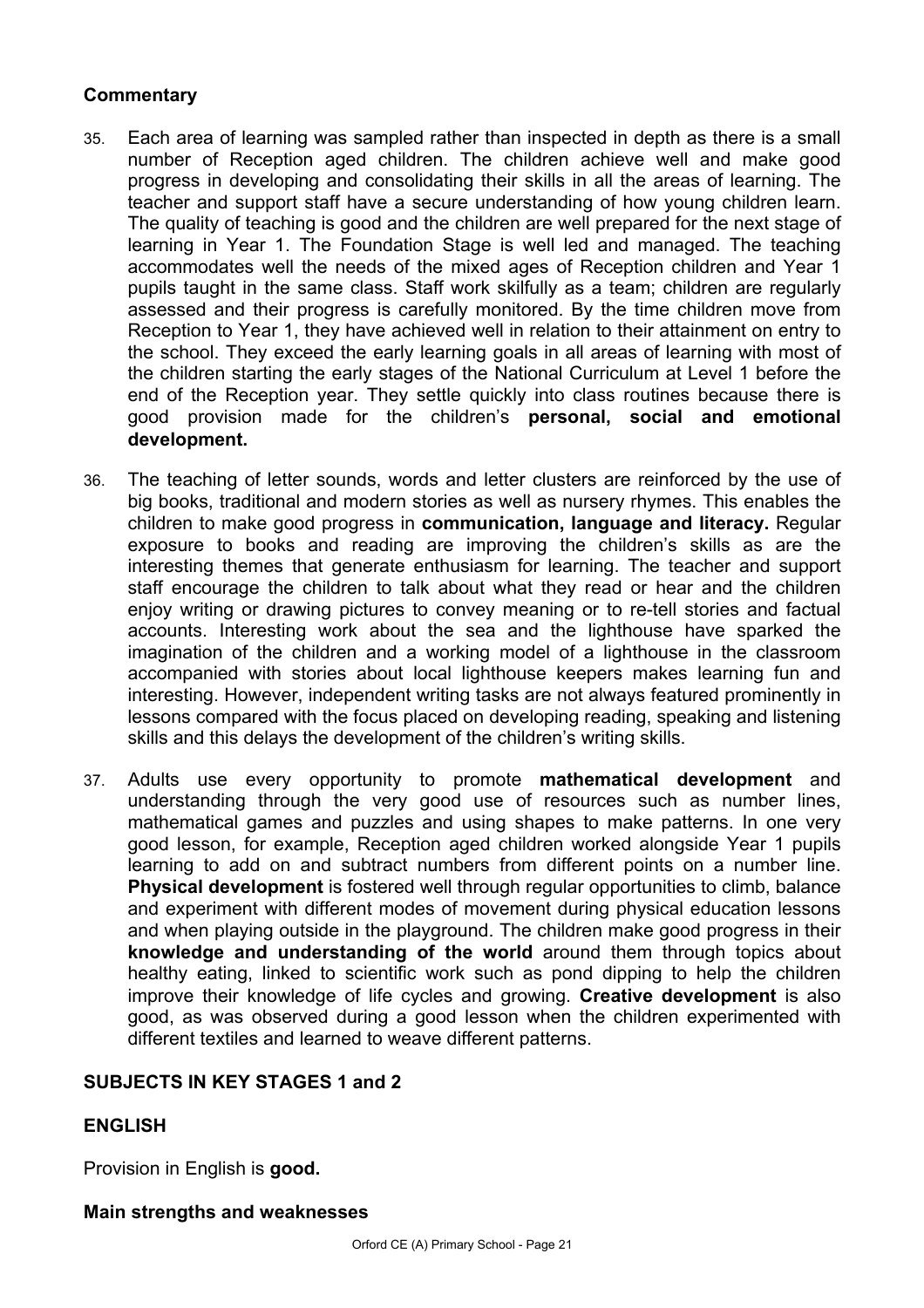- Standards have improved rapidly by the end of Year 6.
- Writing is not good enough in Years 1 and 2.
- Pupils are highly motivated by some very good teaching.
- The newly located library is attractive and well stocked.

- 38. Since the last inspection standards have improved greatly in Year 6. In the 2004 national tests standards were well above average compared with all schools and compared with schools whose results at Year 2 were similar. Targets were exceeded by a wide margin. Current standards are also well above average and the trend of improvement is continuing, with more challenging targets set. Higher attaining pupils are given demanding work to do, and the proportion attaining levels above those expected for their age (Level 5) in 2004 was above the national average. Achievement is good, mainly because of good teaching and high expectations of what pupils can do.
- 39. In Year 2, the results in the 2004 national tests were not as good but the small number taking the tests means that conclusions about standards must be treated with caution. Compared with all schools, the results in Year 2 in reading were average and in writing were below average. Compared with similar schools reading standards remained average but were well below average in writing. Pupils are not doing as well in writing as they could because they are not given clear guidance about how to improve, or what is expected of them. Current standards are above average in reading and average in writing. This shows a sign of improvement as the school is taking steps to address the weaknesses.
- 40. Pupils have very good speaking and listening skills. They are enthusiastic about their work and are keen to take part in lessons. There are regular opportunities for discussion, either in pairs or as a whole class. Performance and drama have a high profile in the school, such as the summer production of *A Midsummer Night's Dream.*  This has the added benefit of boosting pupils' self-confidence.
- 41. Reading is taught systematically and pupils are encouraged to read widely. By Year 6 they read with considerable expression and understanding and can discuss a range of authors and works they have experienced. They are also developing more advanced reading skills well such as inference and scanning for information. The library has been given more space and is well supplied with non-fiction books.
- 42. Steps taken to improve writing include a daily writing journal, which particularly appeals to boys, and the introduction of a new handwriting scheme. Pupils' work is celebrated in a variety of ways, including class books in public areas for all to browse. The quality of expressive writing is particularly fine in Year 4, with pupils inspired by the teacher's obvious love of poetry. A poem called, '*The River'*, included the line, '*Rapid as a weasel, vicious as a tiger'.*
- 43. Teaching is good overall, with some very good and inspirational teaching. This was observed in Year 6, when pupils were asked to bring the Prince's speech in *Romeo and Juliet* into a modern context, such as that a headteacher might make following a playground brawl. The teacher's enthusiasm ensured all pupils made rapid gains in their learning and thoroughly enjoyed the lesson.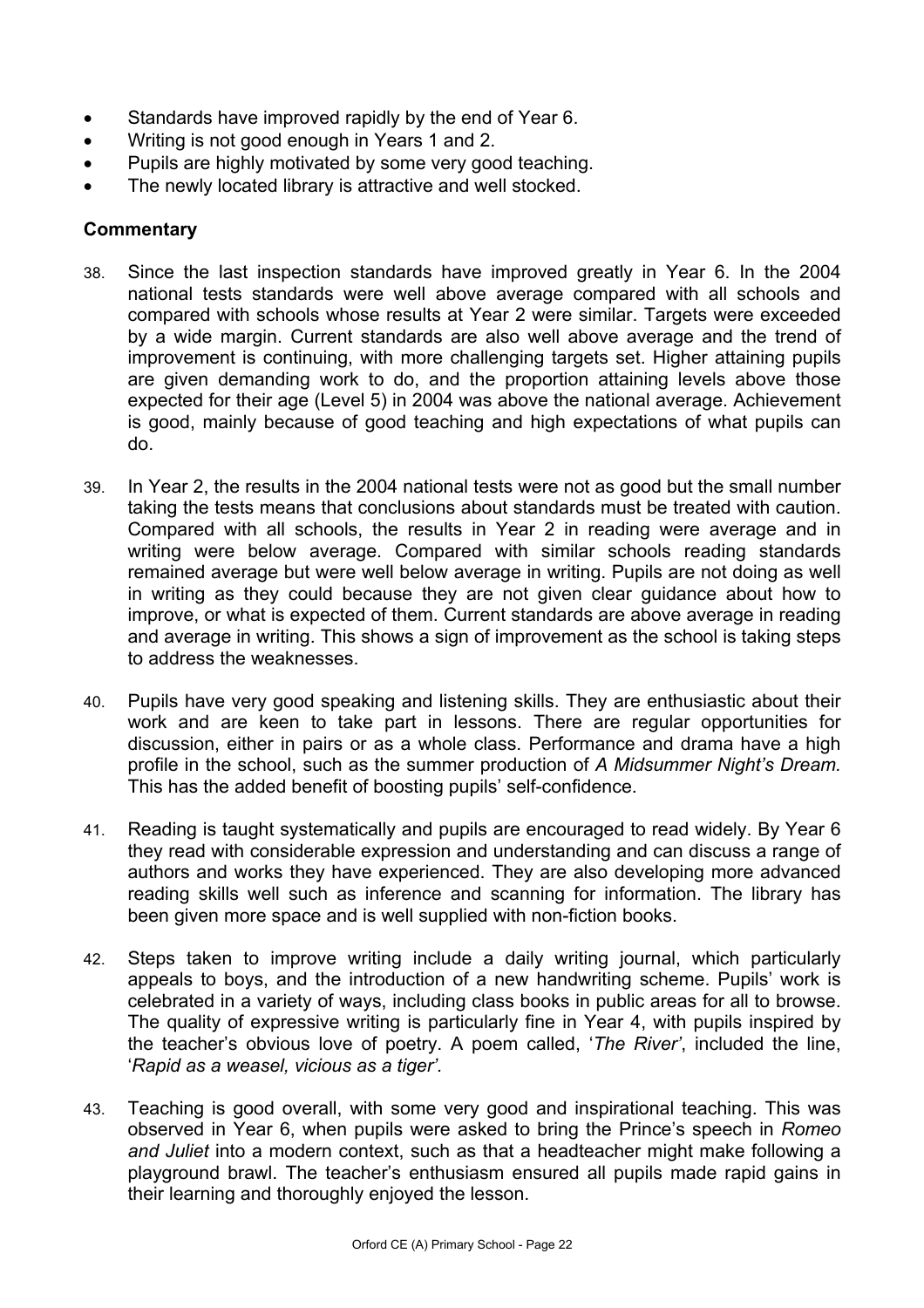44. Leadership and management are good, with effective action taken to raise standards in Years 3 to 6, and steps being introduced to address weaknesses in writing in Years 1 and 2. There is regular monitoring of the quality of teaching and learning and of pupils' achievement. The comprehensive assessment systems make quick analysis of progress difficult because data is not presented in a very accessible way. Although pupils have targets, these are not linked to National Curriculum levels, so it is not easy for them to know how well they are progressing.

### **Language and literacy across the curriculum**

45. There are some good examples of links with other subjects, especially in art and design, with biographies of artists such as Picasso and descriptions of pupils of their own work. Computers are often used to display work neatly, and for PowerPoint presentations where the pupils combine word processed work with graphics. Opportunities are taken for extended writing in history, science, design and technology and religious education but the pupils in Years 1 and 2 are not being provided with enough opportunities to write independently and at length.

### **MATHEMATICS**

Provision in mathematics is **good.**

#### **Main strengths and weaknesses**

- The pupils, including more able pupils and those with special educational needs, make good progress and achieve well because lessons are effectively planned to challenge them.
- Leadership and management of mathematics are good and the subject co-ordinator leads by example.
- There are good opportunities provided for pupils to develop mathematical skills through other subjects.
- Assessments are regular and systematic but the pupils' learning targets are not always clear to the pupils to help them understand the stages of their learning towards higher levels.

- 46. Standards in mathematics are well above average by the end of Years 2 and 6. The pupils make good progress and achieve well by the end of Year 6. The results gained by Year 6 pupils in the most recent national tests were well above average because an above average proportion of pupils reached and exceeded the levels expected for their age. Similarly, a well above average proportion of pupils in the Year 2 tests exceeded the standards expected for their age. Standards are rising faster than the national trend in the Year 6 national tests, confirming that the school has successfully addressed the serious weaknesses found at the time of the last inspection. There has been very good progress since the last inspection, due largely to the effective leadership of mathematics and much improved consistency to the quality of teaching across the school.
- 47. Teaching and learning are consistently good from Years 1 to 6 with significant strengths. Teachers have good subject knowledge and they plan lessons thoroughly.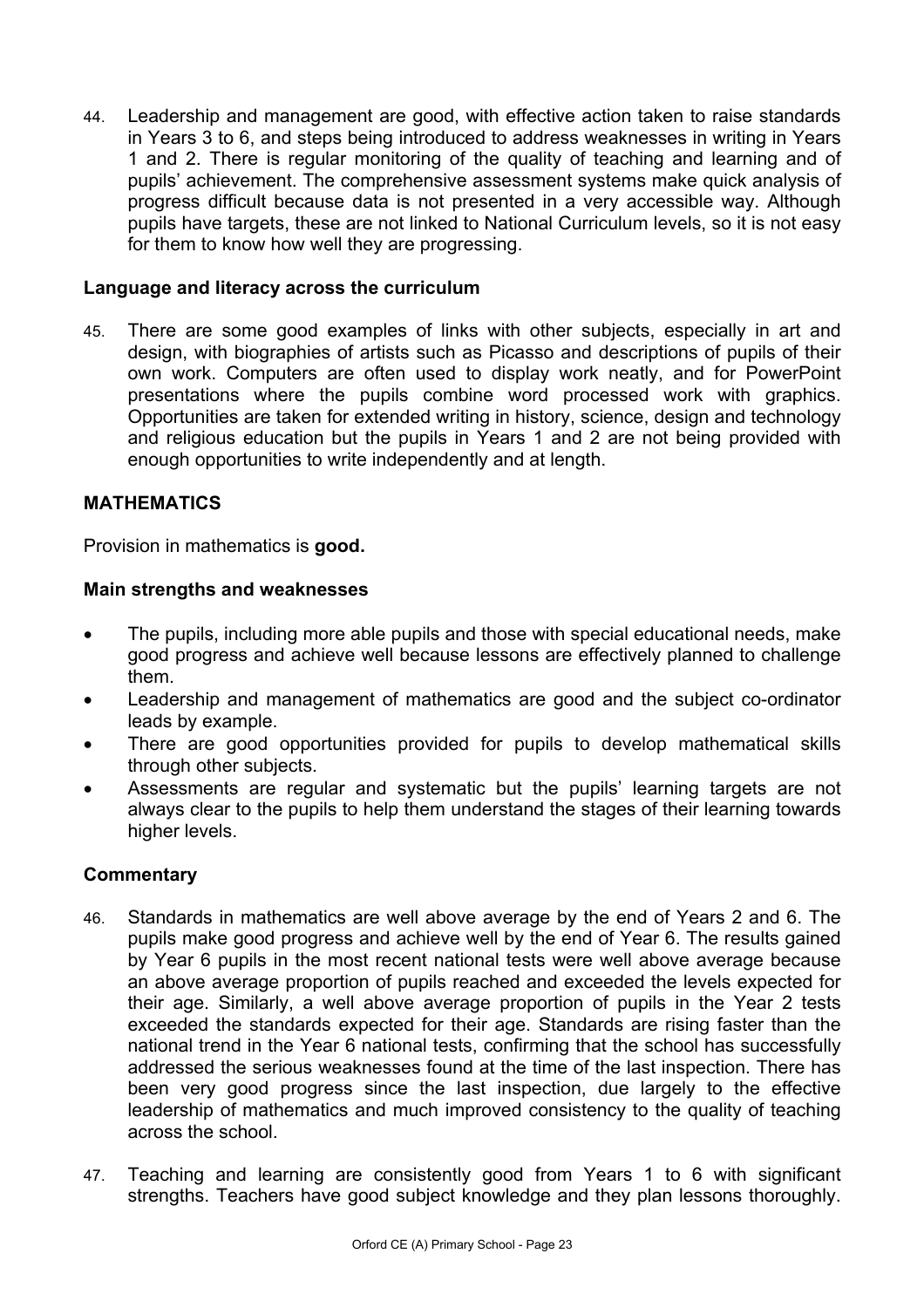Clear explanations and a strong sense of direction are features of teaching throughout the school. Teachers are good at encouraging pupils to try hard. They use resources, including computers and an interactive whiteboard well to develop understanding, as when teaching about the value of digits in numbers. There is often good challenge for all pupils because tasks are set that are closely matched to the abilities of the pupils. Teachers make good use of assessment information and set learning targets for all the pupils. These are usually labelled clearly in the pupils' workbooks but the steps or stages of learning are not always clear to the pupils because they are not sufficiently linked to the refined stages (termed 'sub-levels') set out in the National Curriculum levels. This is a minor point for development as the pupils achieve well throughout the school. The learning targets themselves are aimed at helping the pupils to understand their learning and in their current format this is not always clear to all pupils.

48. Since the last inspection the good leadership and management of mathematics and the very effective leadership of the headteacher have combined to address the underachievement found at the time of the last inspection. The members of staff have supported well the school's strong emphasis on the subject and they have contributed effectively to the good quality of the teaching and learning. The subject co-ordinator has had a positive impact on the quality of teaching through her observation of lessons to find out what is working well and to give guidance for improvement. Through analysing test results she identified the need to develop pupils' skills in problem solving and this has led to a well-judged school focus on this important aspect of mathematical learning. There has been very good progress since the last inspection.

### **Mathematics across the curriculum**

49. There are good links between mathematics and other subjects and teachers ensure that these are planned to incorporate and enhance mathematical skills. Time lines in history help to develop pupils' sense of chronology effectively. There are good links with information and communication technology and science, for example, when pupils record observations in tables, charts and graphs during science lessons. The pupils learn about directions and co-ordinates in geography and data handling skills are used effectively when the pupils learn how to use computer-generated spreadsheets, pie charts and block graphs.

### **SCIENCE**

Provision in science is **good.**

#### **Main strengths and weaknesses**

- Standards are well above average and pupils of all abilities achieve well.
- The teaching is good and teachers provide good opportunities for pupils to develop their investigative and experimental skills.
- There are good systems for monitoring pupils' progress but target setting is not consistent across the school.
- The subject is well led and managed, resulting in good improvements since the last inspection.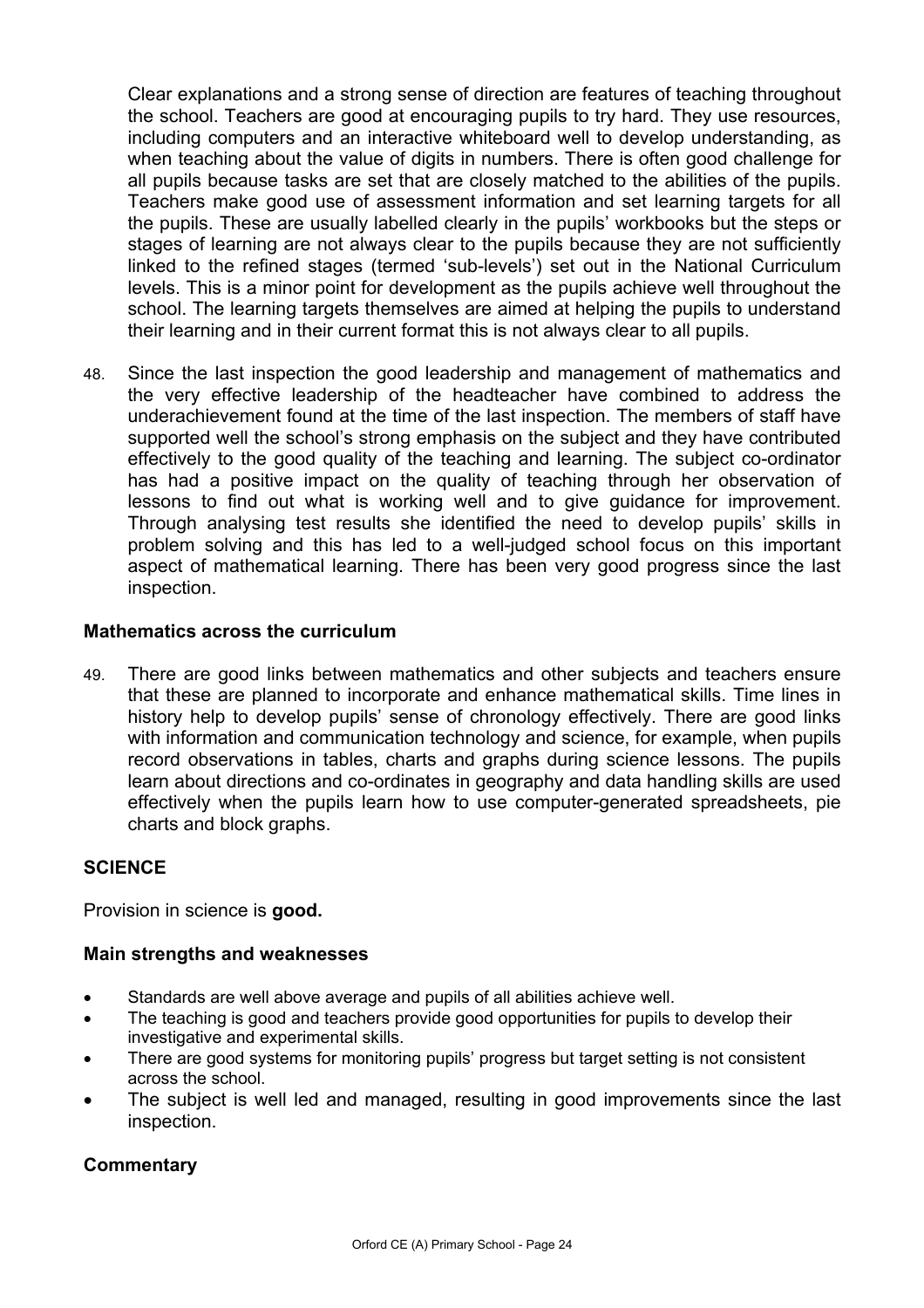- 50. The 2004 national test results in Year 6 show that science standards are rising well and above the national average. Teacher assessments for Year 2 show that pupils' attainment was just below average but evidence from the work seen shows that standards are currently well above those expected by the end of Year 2. The teachers' assessments in Year 2 in 2004 were too harsh reflecting some uncertainty when setting targets when assessing the pupils. Evidence from the work seen and lessons observed shows that the pupils achieve well in science across the school with very good teaching seen in Years 5 and 6.
- 51. Year 2 and Year 3 pupils made good progress investigating floatation because the teacher provided good opportunities for the pupils to ask questions, tests ideas and learn through trial and error when attempting to explain why objects or materials floated or not. Throughout the school, the identification and support provided for more able pupils is particularly effective as this is helping to sustain a pattern of rising standards, especially in Year 6 where the work provided is challenging and practical. Good teaching throughout the school has contributed to a good rise in standards which are currently well above average. Assessments of the pupils' progress are used to plan each lesson so that learning builds on previous work but the pupils' learning targets do not provide enough information about the next stages of learning because the targets are not always linked to National Curriculum levels. The school has identified this and has already put in place refinements to its assessment procedures to provide more precise targets.
- 52. As a result of the good emphasis placed on pupils' learning through practical and first hand experiences, the pupils' skills of investigation and experimentation are very secure, as when Year 5 pupils in a very good lesson demonstrated a good understanding of the solar system and important facts about the orbit of the earth around the sun. Investigative skills are taught hand in hand with the necessary scientific knowledge, so that pupils learn how to question the facts they are given and to draw their own conclusions. From an early age, pupils learn how to use their knowledge to make sensible predictions and older higher attaining pupils make well founded hypotheses based on the information they already have. Pupils use scientific vocabulary well to explain their ideas clearly and accurately and have a secure knowledge and understanding across all elements of the well structured science curriculum. There is a great deal of work carried out in science and it is well presented, reflecting the pupils' pride and motivation in their work. There are good links to other areas of the curriculum, such as when Year 6 pupils investigated different types of electric circuit and used the Internet to research information about materials that act as good conductors of electricity.
- 53. The standard of teaching is good overall. Teachers plan very well and the work done across the school is well matched to the different abilities of pupils. High attainers, as well as those with special educational needs achieve well. There is good leadership and management of the subject. A thorough system of monitoring teaching and learning has been carried out and this reflects the impact of the leadership on the school since the last inspection. Experimental and practical science are key strengths. This is a good improvement since the last inspection.

### **INFORMATION AND COMMUNICATION TECHNOLOGY**

Provision in information and communication technology is **good.**

#### **Main strengths and weaknesses**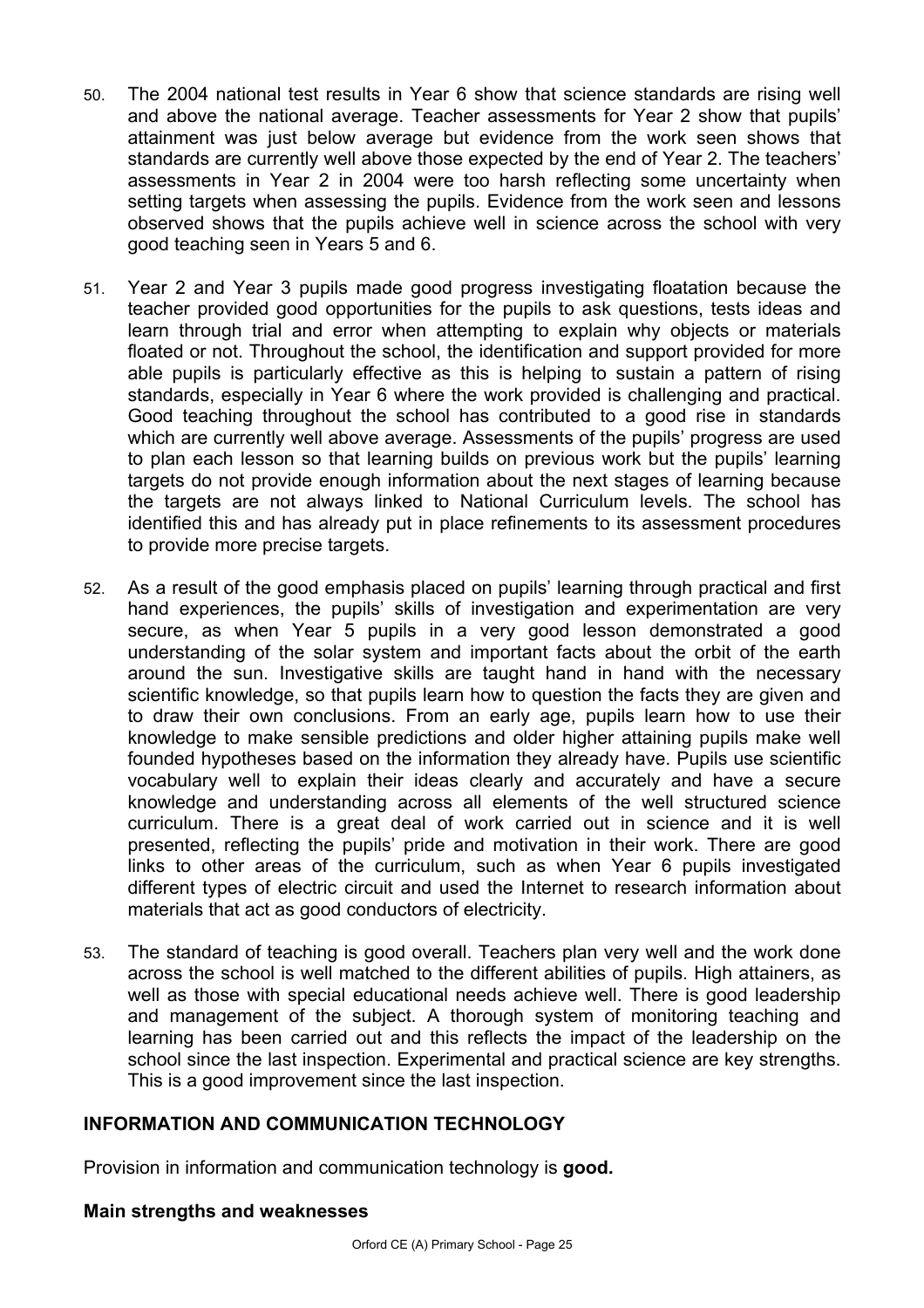- The pupils now achieve well throughout the school and standards are above average by the end of Years 2 and 6.
- The subject is well managed and resources are well used and deployed.

- 54. The school has developed and improved the curriculum since the last inspection, resulting in above average standards. Pupils of all abilities achieve well and past work as well as printed work displayed around the school indicates that the pupils are making good use of their skills to help their learning in other subjects. The work includes for example, Year 3 to 6 pupils designing concept maps on a range of topics; using control and modelling skills to present information; and well presented and effective graphic and word processed work. Pupils in Years 4, 5 and 6 made good progress producing concept maps about a range of interesting topics such as the planets, or organising a party. Throughout the school, the pupils demonstrate how well they acquire skills such as word processing and graphics and are adept at combining these to edit and improve the presentations of stories, written accounts and presentations of particular topics or projects.
- 55. The teaching is good. The skilful intervention and support of the staff has led to a good rate of improvement since the last inspection. The leadership and management of the subject are effective, with efficient use of the school's resources to enable teachers and support staff fully to utilise computers, projectors, programmable robotic devices and an interactive whiteboard to support the pupils' learning across the full range of the curriculum.
- 56. The pupils achieve well because there is a cross-curricular approach to the subject and the teaching is particularly effective at combining the skills the pupils acquire with those in other subjects. Work is displayed in classrooms and around the school clearly showing the progression of skills using computers, tape recorders and cameras to enhance reading and writing work. For example, Year 1 and 2 pupils produce story boards and facts about characters in stories and enhance these with illustrations. Good quality support is provided for pupils with special educational needs in lessons when the pupils experiment with simple writing frames on the computer to help them construct sentences.
- 57. Other work covered across the school includes a good range of turtle graphics and sequencing work. The pupils with special educational needs also make good progress and achieve well. They are usually well supported by learning assistants. The school is good at grouping pupils so that more able pupils are on hand to help those who need additional support. This improves the knowledge, understanding, and skills of both the more able pupils and those who find it difficult to grasp key skills the first time of trying. Although not observed during the inspection, specialist teaching is used well when older pupils in Years 4, 5 and 6 are taught each week in the Year 6 classroom which doubles up as a computer room.
- 58. The good leadership and management combined with the effective teaching have helped the school to improve the subject further. The headteacher has been instrumental in successfully deploying resources and helping the staff to develop their skills and this has improved the professional competence of teachers and other support staff.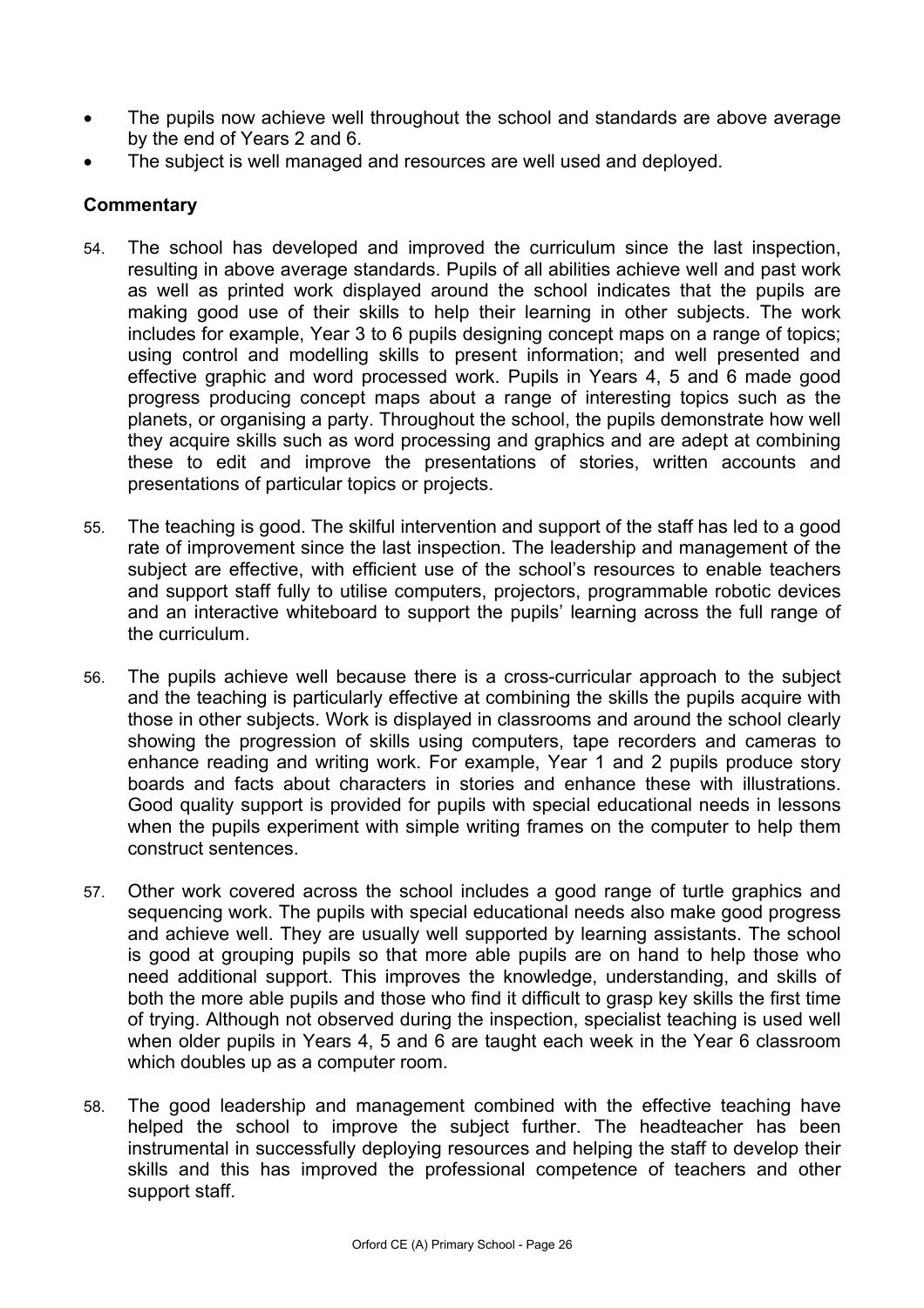### **Information and communication technology across the curriculum**

59. In science, computers are used to provide tasks that use peripheral resources such as electronic microscopes when studying micro-organisms. The Internet is used extensively to aid research across the full range topics and subjects of the National Curriculum. Older pupils in Years 5 and 6 engage in some challenging problem solving work using spreadsheets. There are many examples of computers being used in art and design, design and technology, geography and history. These include imaginative and descriptive accounts presented using a good range of word processing skills. The Internet and electronic mailing are used to good effect to help the pupils find information. There has been good progress since the last inspection in this aspect of the school's work.

### **HUMANITIES**

- 60. Neither **history** nor **geography** was a focus for the inspection, so there are no overall judgements on standards, teaching or provision in these subjects. In **history** one satisfactory lesson was observed. Year 1 pupils learnt about the story of Grace Darling beside the class's own working model of a lighthouse. Year 2 pupils had a timeline on display to accompany their work on Ancient Greece. Year 5 pupils are learning about the history of their village and looking at old photographs. Year 6 pupils recalled a topic on the Romans, and in particular the etiquette of banqueting in those times. There are close links with the local museum and use is made of Orford Castle and of St. Bartholomew's church in the village. There is no agreed system of assessment for the subject.
- 61. In **geography** one satisfactory lesson was seen. Pupils in Years 4, 5 and 6 compared their homes in Orford with those in Plaistow in inner London as preparation for a forthcoming visit. The school has good links with a school there. While there were some interesting photographs to look at in this lesson, the work was not matched to the abilities of different groups of pupils. This meant that some found it too easy and others too difficult. Pupils support a school in Mozambique and write to the children regularly. The school is currently working on an environmental project to create a CD Rom about the local forest.

## **CREATIVE, AESTHETIC, PRACTICAL AND PHYSICAL SUBJECTS**

- 62. Provision in **physical education**, **art and design and design and technology** was not a focus of the inspection. Planning was examined and discussions held with pupils and teachers. Some judgements can be made about standards but there are no judgements about overall provision.
- 63. In **physical education** standards are above average in swimming and gymnastics. The gymnastics lessons seen were good, with detailed planning drawn from a scheme of work devised by the co-ordinator. Subject knowledge is good and teachers have high expectations of pupils. For example, the Year 6 pupils had to work together to make a shape that was counter balanced; this required high levels of cooperation. Pupils with special educational needs are well supported by classroom assistants so that they can take a full part in lessons. Teachers do not tend to ask pupils to evaluate how work might be improved. Every year group goes swimming for half a term; this results in better standards than is normally found. The school employs professional trainers to teach games' skills, and uses visits to experience adventurous activities.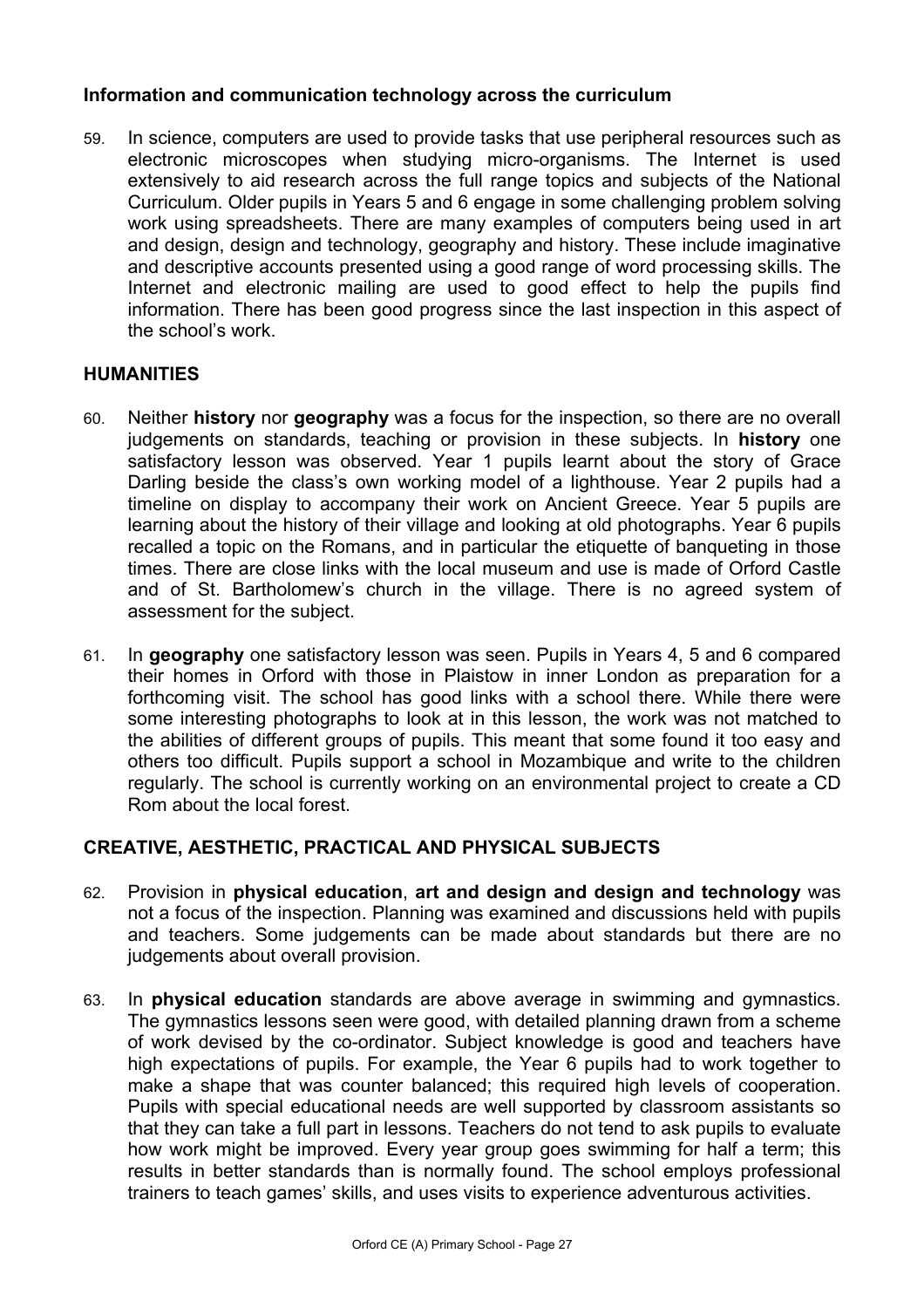- 64. In **art and design** standards are well above average throughout the school. This is an improvement since the last inspection when standards were above average only in Year 6. High quality displays of work delight the eye, using a wide variety of techniques and media. Very good use is made of the local area, with bold paintings of Orford Castle, and collages built of material found on Orford Ness. Teachers have good subject knowledge, and a professional artist regularly visits. A successful arts week brought many activities together including pottery and sculpture. Computers are used effectively, such as to generate work in the style of the artist Kandinsky. One good lesson was observed when Year 1 pupils were weaving using different coloured papers, and concentrating well.
- 65. In **design and technology** standards are above average. Work is planned with great attention to detail; this results in a high quality curriculum for pupils, such as the unit of work on salads for Years 4, 5 and 6. Pupils analysed the contents of supermarket salads, found out about healthy eating and practised the skills of peeling, chopping and grating before going on to design their own salads. They took into account the cost and quantity of ingredients before the big day and spoke with great enthusiasm about this work. They also enjoyed making cam toys, some of which were designed on the computer. Another challenge was to design a biscuit container and make the biscuits fit into it.
- 66. Only one **music** lesson was observed and this was very good. The scrutiny of teachers' planning and evidence of the work previously covered shows that all aspects of the subject are taught very well. During assemblies, pupils sing tunefully and with enthusiasm and musical ensembles and performances are usually of very good quality. The lesson observed was led by the co-ordinator and the pupils responded very well when composing the different elements of *Joseph* the musical. The school places great emphasis on teaching the performing arts, including music, drama and dance and the majority of pupils develop skills progressively to a good standard. End of term productions, such as *A Midsummer Night's Dream*, are good features of the school's work. The orchestra, choir and a good number of musical ensembles are regular features of the school's work. The school has an established and well deserved reputation for performing in public, including musical productions performed in the community and in the Jubilee Hall in Aldeburgh. The dedication and commitment of the music co-ordinator to this aspect of the school's work is testimony to the high level of professionalism demonstrated by the staff of the school. The pupils are rightly proud of their school and its achievements as when five pupils were auditioned and selected to perform *The Happy Prince* in association with Opera East Productions.

### **PERSONAL, SOCIAL AND HEALTH EDUCATION AND CITIZENSHIP**

67. Only one personal, social and health education lesson was observed. Evidence from discussions with staff and pupils and from scrutinising the planning indicates that a good programme is provided. The lesson observed in Year 4 was good and allowed the pupils to explore a complex theme about the freedom of responsibility through the ancient Greek story of Diogenes. The school has developed a good policy and a comprehensive scheme of work to support the pupils' personal and social development and places a strong emphasis on this aspect. Good behaviour is reinforced during class discussion times, where pupils are given the opportunity to explore ways of resolving issues and the school is particularly successful in supporting very good quality relationships. Aspects of personal and social development are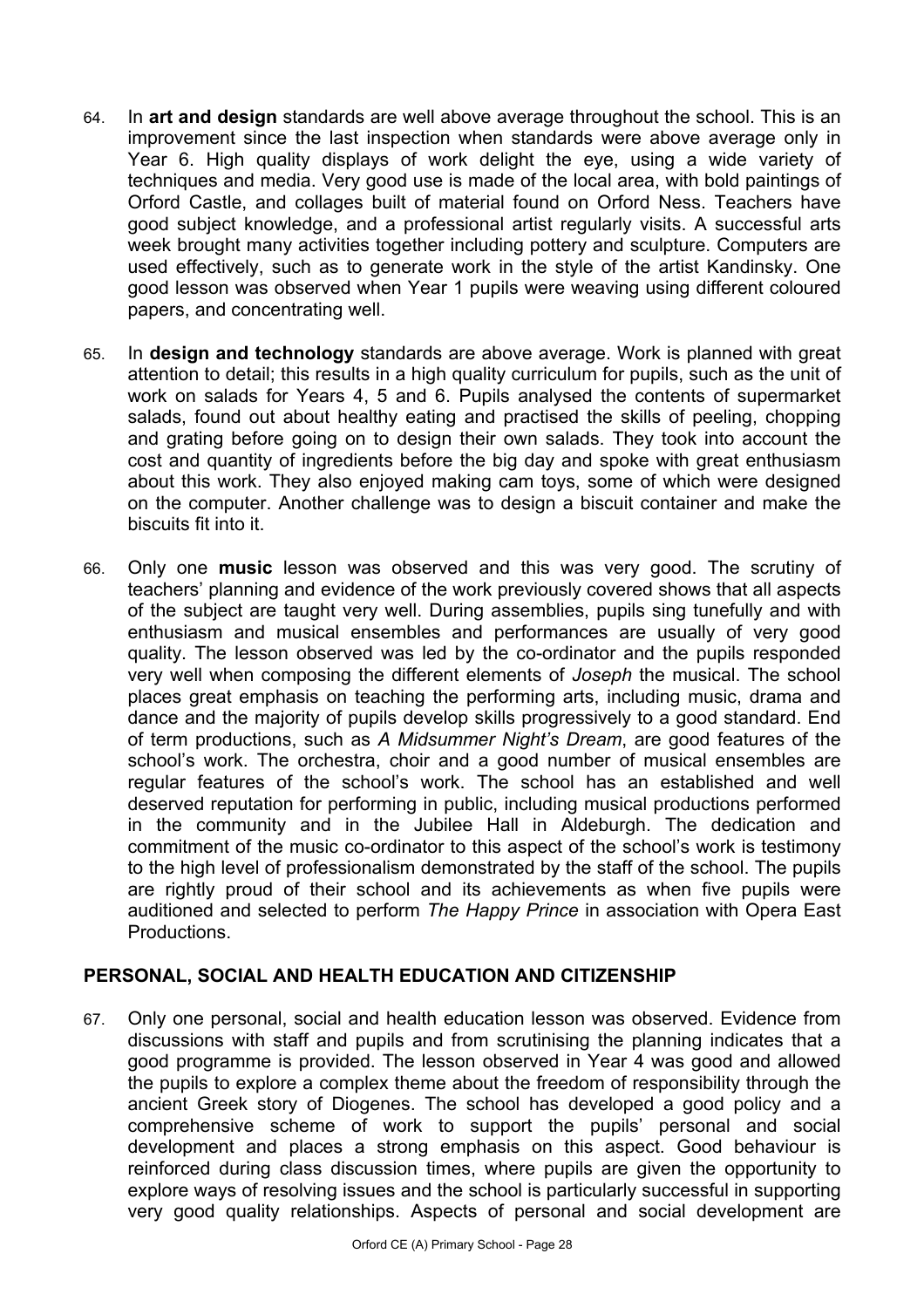strongly supported in assemblies. There are clear procedures for teaching sex education and drug awareness in science and health education topics.